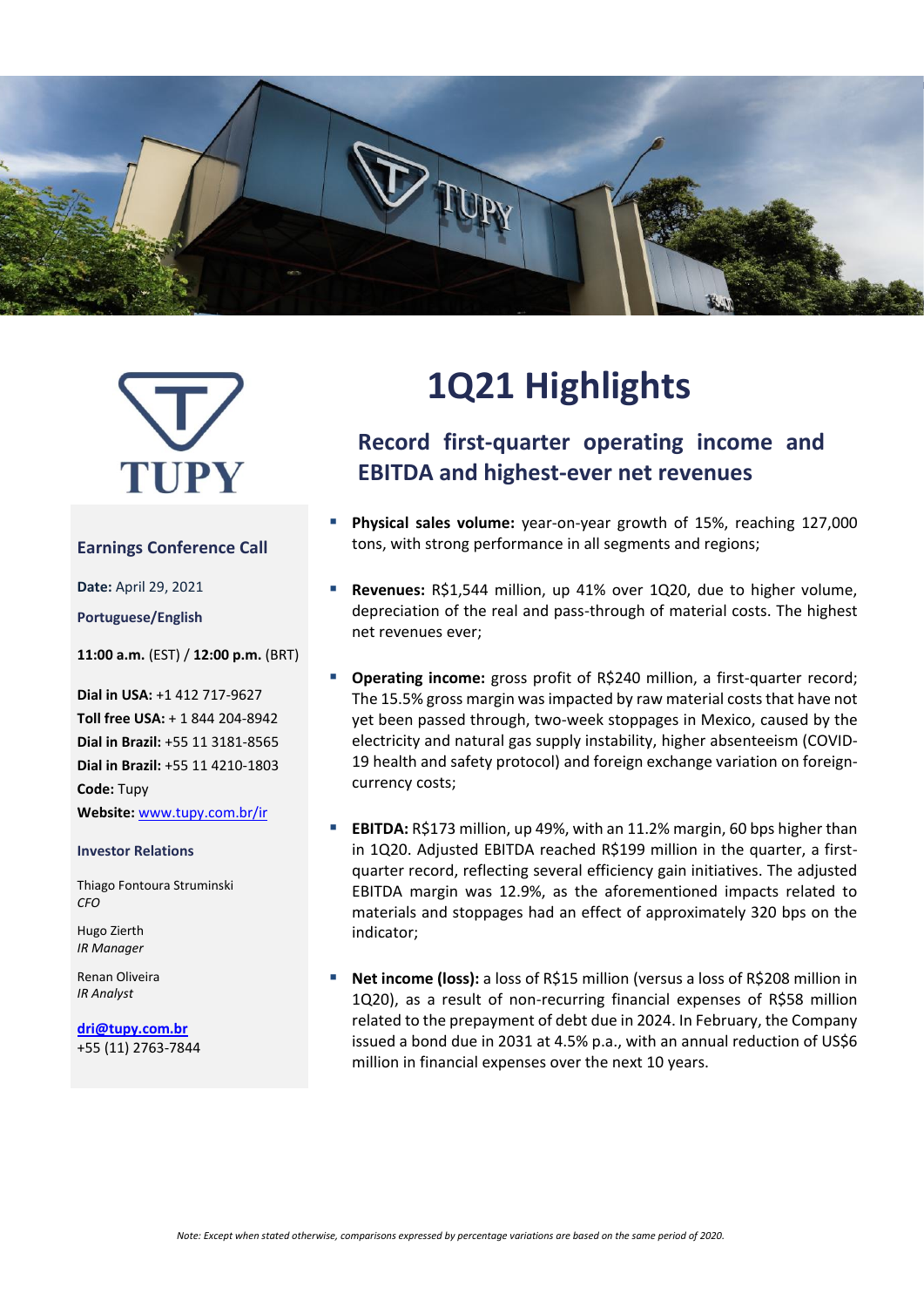## **MESSAGE FROM MANAGEMENT**

In the first quarter of 2021, we continued the recovery trend seen in the second half of last year. This performance was due to our exposure to perennial sectors, which have benefitted from higher demand for infrastructure, commodities, transport and logistics services, as well as several government stimulus packages.

The physical sales volume grew 15% in 1Q21 compared to 1Q20. This upturn, added to the depreciation of the real, the pass-through of cost increases – still in progress – and a better product mix, helped Tupy reach record revenues of R\$1,544 million in the quarter.

Nevertheless, the first months of the year were characterized by a significant increase in raw material costs, with the acceleration of the trend seen in the fourth quarter of 2020. Our contracts establish pass-through mechanisms, but the continuous rise in input prices and the lag for price increases impacted the margins for the period. The 1Q21 result was also severely affected by the temporary stoppage of our operations in Northern Mexico in February. The stoppage, caused by the electricity and natural gas supply instability due to a snowstorm in Texas, had an impact of approximately R\$22 million on EBITDA in the period.

These effects were partially offset by efficiency gains of several projects implemented over the last few quarters, which allow for greater flexibility, process improvements and initiatives in the Procurement and Logistics areas, which are increasingly strategic for our business, recently integrated into a new vice-presidency. These initiatives and the substantial increase in revenues **helped the Company reach its highest first-quarter operating income and EBITDA.** 

#### **Caring for the part and the whole**

The health of our employees and communities continues to be a priority for the Company. In our operations, the protocols are constantly controlled and reviewed by the medical staff. Some of these initiatives, such as time off for employees who have had contact with infected people, have had an impact on absenteeism rates, but have enabled us to maintain a low number of contaminated people.

In Brazil, in addition to maintaining the operation of our Screening and Testing Center, we have contributed to the health system by donating 60 oxygen cylinders, an extremely important input for COVID-19 treatment. In Mexico, in addition to encouraging the donation of blood and plasma in our plants, we also donated more than 3,000 items to support the firefighting efforts in Sierra de Arteaga, in Coahuila state. In addition to solidarity, these actions have in common the work of our employees, 'Tupy Transformers', a volunteer group for which we have deep respect and admiration.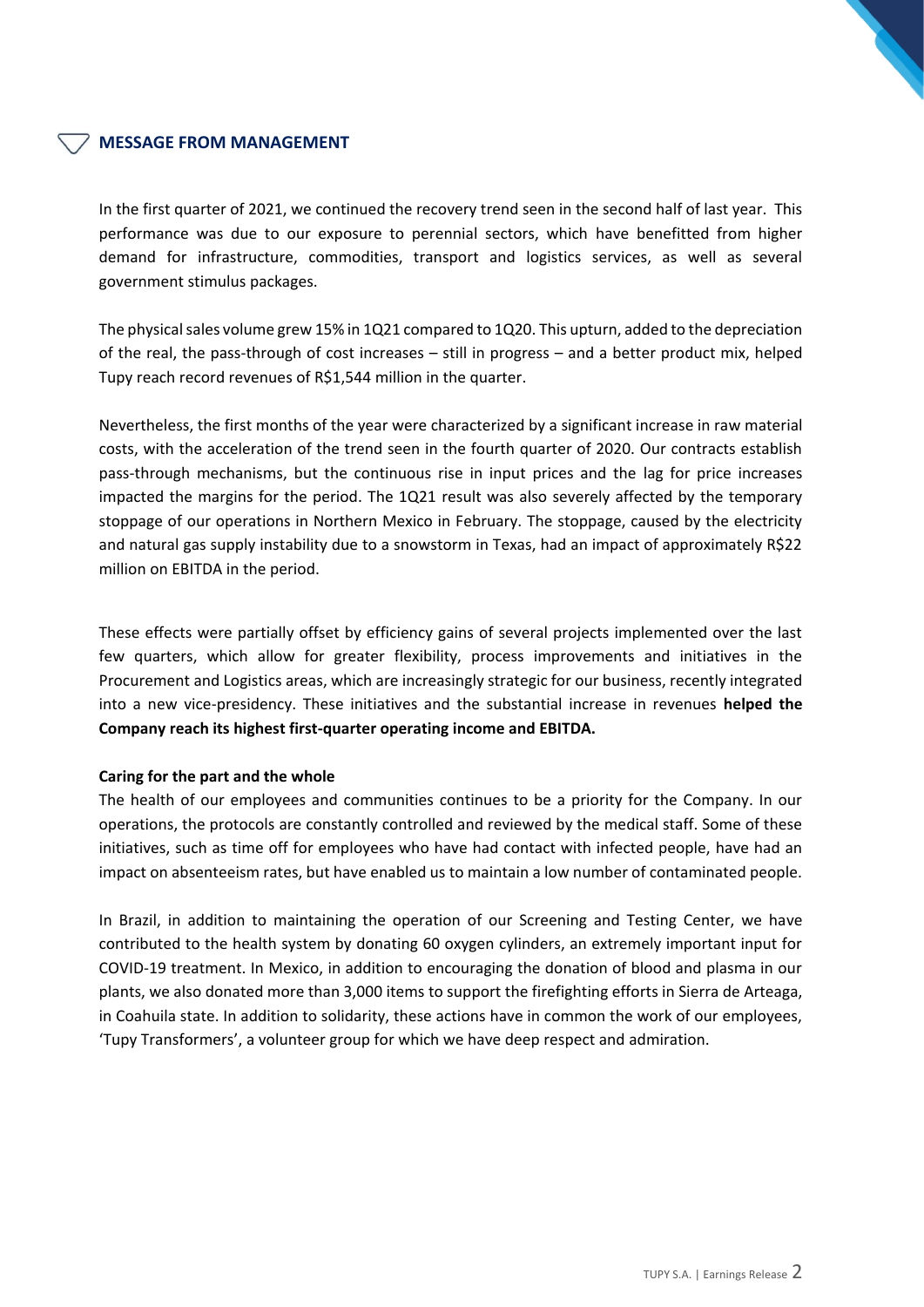#### **Sustainable development is built in partnership**

We have just published our first Sustainability Report, prepared in accordance with the Global Reporting Initiative (GRI) guidelines and based on our materiality matrix, developed with inputs from more than 735 consultations with various stakeholders. We have thus defined key indicators aligned with the Company's environmental, social and governance (ESG) aspects.

In addition to giving visibility to the actions we conducted over the past year, the report serves as a management tool and will be published annually. Later this year, we will disclose our public commitments in order to contribute to global goals such as the Sustainable Development Goals (SDGs).

In the report, we highlight Tupy's positioning in circular economy and the importance of investing in technological knowledge in the pursuit of sustainable development. We believe in the strength of our Engineering team and the relationships fostered in the innovation ecosystem.

For example, we have recently signed a partnership agreement with the Polytechnic School of the University of São Paulo – USP, funding research into the application of hydrometallurgy for battery recycling. The expectation is that the results obtained will contribute to generate new business to the Company, according to the strategy of offering solutions to segments that could be benefit by our knowledge in complex metallurgy, considering our current portfolio. Besides entering a market with high growth potential, we reaffirm our commitment to promoting science and the circular economy, characteristics that have marked Tupy since its foundation.

We dedicate our technological knowledge to developing solutions that enable access to drinking water, sanitation, housing, health, energy and food, with a direct impact on a more dignified and longer life. However, we are aware that our role in this journey toward sustainable development goes beyond the sectors in which we operate, covering both our operations and the conditions in which our products are used.

At home or at work, #weareallTupy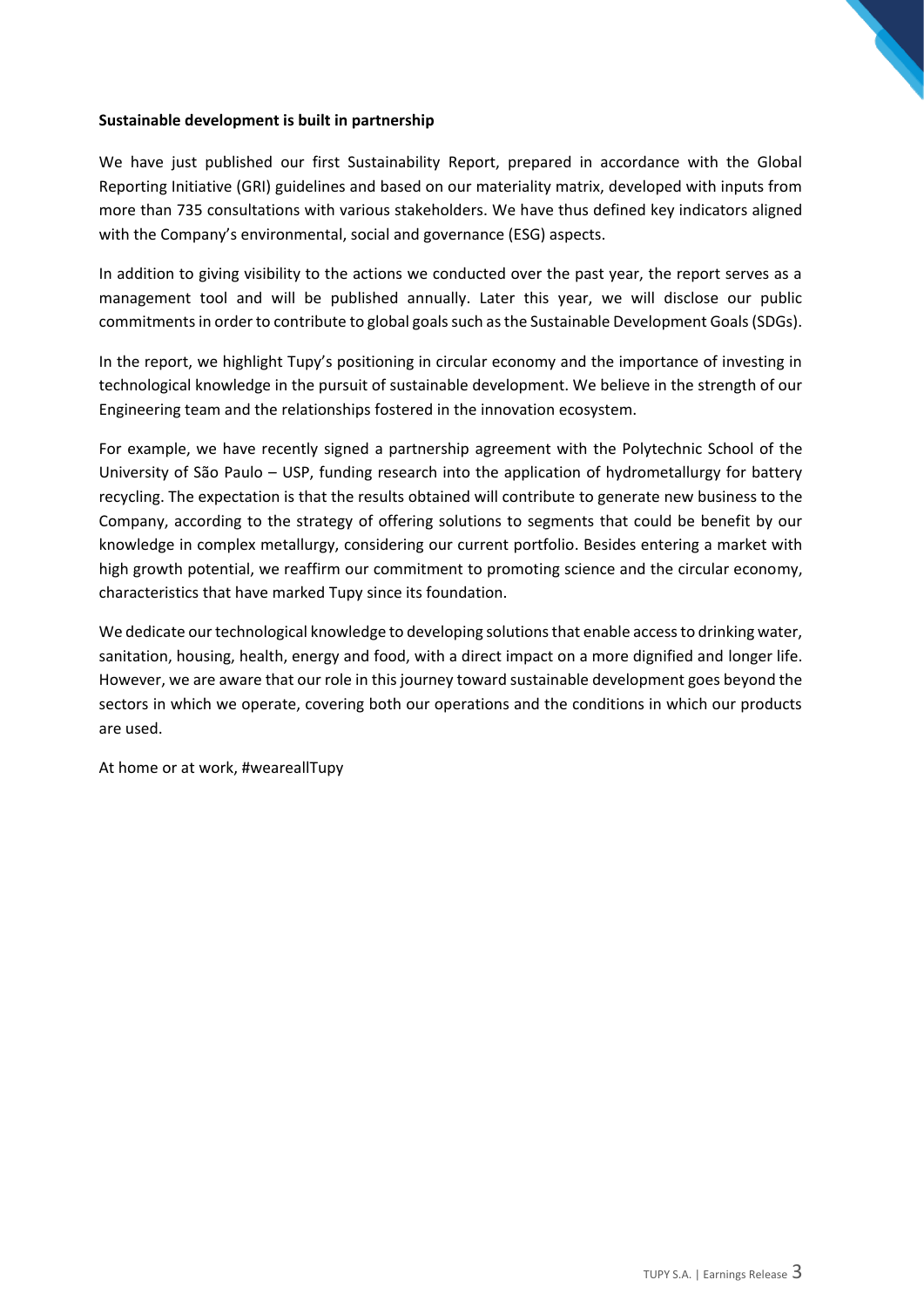#### **MAIN INDICATORS**

| 1Q21        | <b>1Q20</b>                                 | Var. [%]                         |
|-------------|---------------------------------------------|----------------------------------|
| 1,544,255   | 1,092,564                                   | 41.3%                            |
| (1,304,282) | (900,002)                                   | 44.9%                            |
| 239,973     | 192,562                                     | 24.6%                            |
| 15.5%       | 17.6%                                       |                                  |
| (118, 361)  | (99, 841)                                   | 18.5%                            |
| (41, 327)   | (27, 326)                                   | 51.2%                            |
| 80,285      | 65,395                                      | 22.8%                            |
|             | (34, 400)                                   |                                  |
| 80,285      | 30,995                                      | 159.0%                           |
| 5.2%        | 2.8%                                        |                                  |
| (58, 708)   | (218, 491)                                  | $-73.1%$                         |
| 21,577      | (187, 496)                                  |                                  |
| 1.4%        |                                             |                                  |
| (36, 483)   | (20, 021)                                   |                                  |
| (14, 906)   | (207, 517)                                  | $-92.8%$                         |
|             |                                             |                                  |
|             |                                             |                                  |
|             |                                             | 48.9%                            |
|             |                                             |                                  |
|             | 164,567                                     | 21.0%                            |
| 12.9%       | 15.1%                                       |                                  |
|             |                                             | 23.0%                            |
|             |                                             | 34.1%                            |
|             | 172,632<br>11.2%<br>199,061<br>5.48<br>6.60 | 115,931<br>10.6%<br>4.47<br>4.92 |

#### **Consolidated (R\$ thousand)**

\* The 1Q21 results was impacted by premium on early settlement and pro-rata interest of the Senior Notes due 2024, in the amount of R\$ 58 million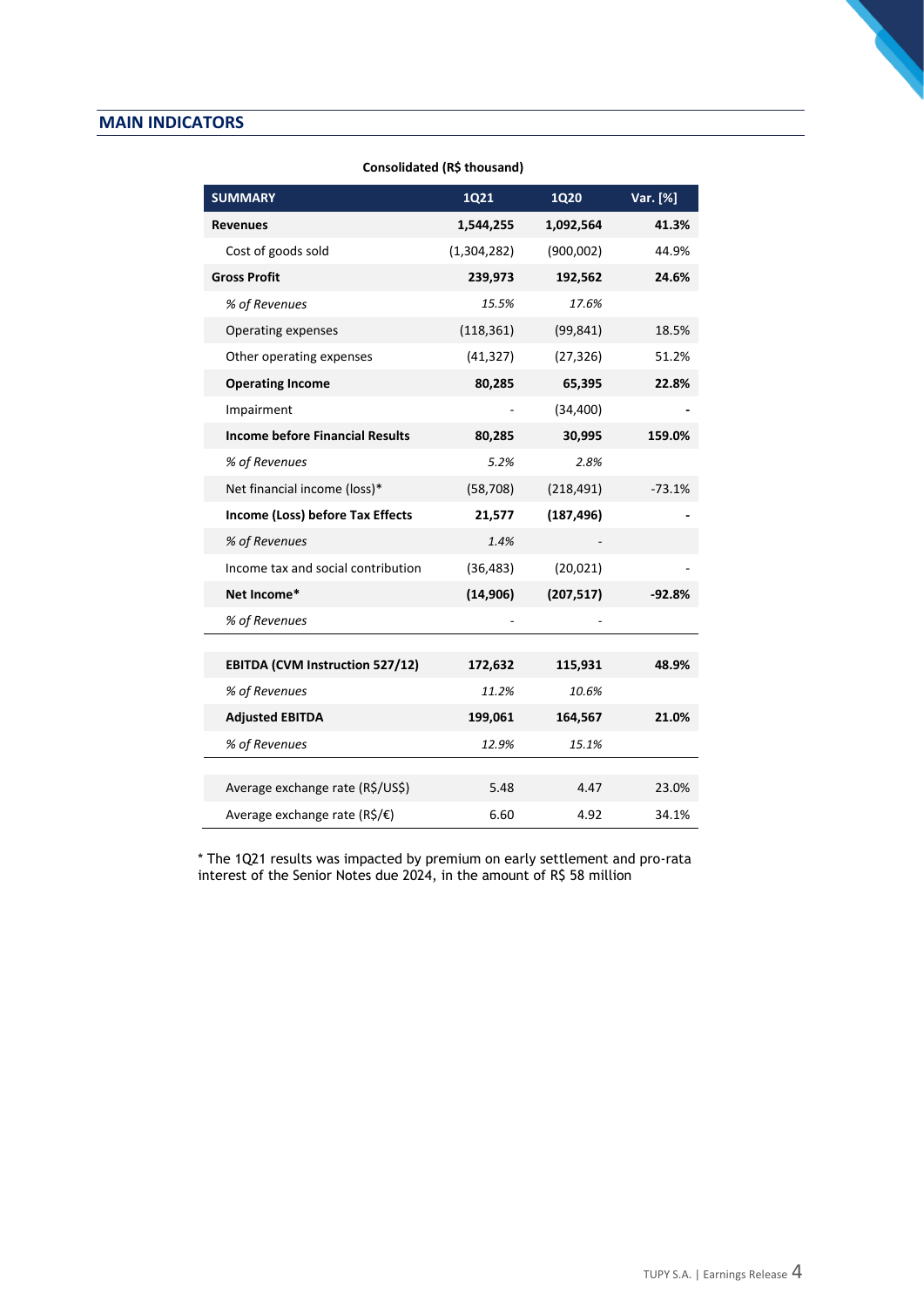### **SALES VOLUME**

| <b>Consolidated (metric tons)</b>              |             |             |          |
|------------------------------------------------|-------------|-------------|----------|
|                                                | <b>1Q21</b> | <b>1Q20</b> | Var. [%] |
| <b>Domestic Market</b>                         | 25,484      | 19,965      | 27.6%    |
| Transportation, Infrastructure and Agriculture | 22,038      | 17,495      | 26.0%    |
| <b>Hydraulics</b>                              | 3,447       | 2,470       | 39.5%    |
| <b>Foreign Market</b>                          | 101,882     | 91,177      | 11.7%    |
| Transportation, Infrastructure and Agriculture | 98,718      | 89,171      | 10.7%    |
| <b>Hydraulics</b>                              | 3,164       | 2,005       | 57.8%    |
| <b>Total Sales Volume</b>                      | 127,366     | 111,141     | 14.6%    |

Volume continues the path of gradual recovery, which has been observed since June 2020, with yearon-year growth of 15% in 1Q21, led by the recovery of applications for commercial and off-road vehicles.



Compared to 1Q20, the result for the period was mainly impacted by the following factors:

- **■** An increase of 26% in domestic sales to the Transportation, Infrastructure and Agriculture segments due to market recovery and the increase in indirect exports;
- **·** In the foreign market, an increase of 11% in sales to the Transportation, Infrastructure and Agriculture segments due to positive market performance and inventory replenishment, especially in applications for off-road and medium and heavy commercial vehicles;
- **.** In the Hydraulic segment, we recorded an increase of 40% and 58%, in the domestic and foreign markets, respectively, reflecting the economic recovery and pent-up demand.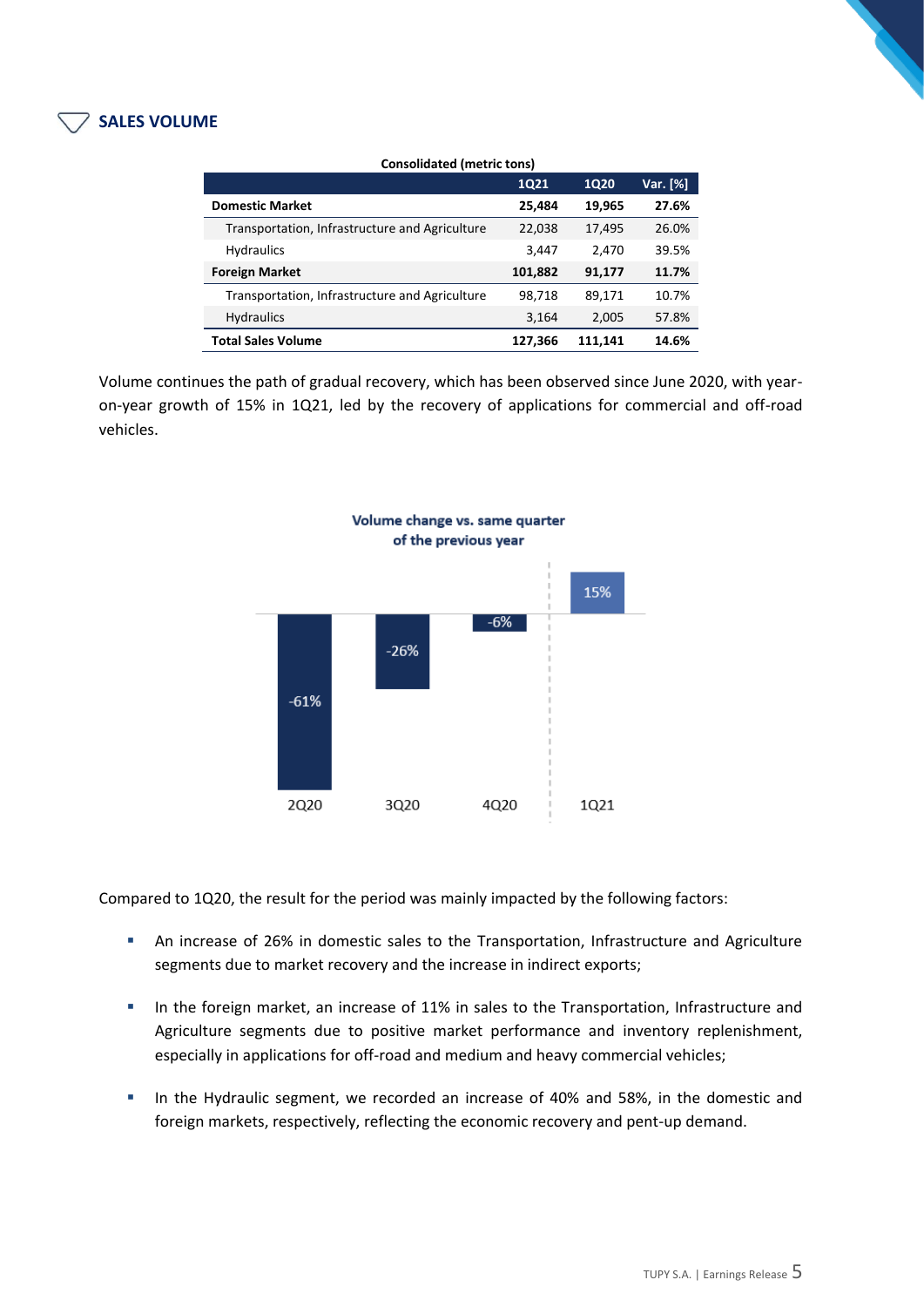#### **Share of CGI (Compacted Graphite Iron) and machining:**

**Partially or fully machined goods** accounted for **25%** of the portfolio of the Transportation, Infrastructure and Agriculture segment, **in line with the same period last year.** The distribution of goods by type of material shows that CGI goods accounted for **25% of sales volume (vs. 23% in 1Q20).**



#### **REVENUES**

Compared to the same period in 2020, revenues increased 41%, with **revenue/kilo rising 23% over 1Q20**.

| Consolidated (R\$ thousand)                    |             |             |         |  |
|------------------------------------------------|-------------|-------------|---------|--|
|                                                | <b>1Q21</b> | <b>1Q20</b> | Var.[%] |  |
| <b>Revenues</b>                                | 1,544,255   | 1,092,564   | 41.3%   |  |
| Domestic market                                | 272,248     | 174,405     | 56.1%   |  |
| Share $(%)$                                    | 17.6%       | 16.0%       |         |  |
| Foreign market                                 | 1,272,007   | 918,159     | 38.5%   |  |
| Share (%)                                      | 82.4%       | 84.0%       |         |  |
| <b>Revenues by segment</b>                     | 1,544,255   | 1,092,564   | 41.3%   |  |
| Transportation, Infrastructure and Agriculture | 1,477,321   | 1,048,185   | 40.9%   |  |
| Share (%)                                      | 95.7%       | 95.9%       |         |  |
| <b>Hydraulics</b>                              | 66,934      | 44,379      | 50.8%   |  |
| Share (%)                                      | 4.3%        | 4.1%        |         |  |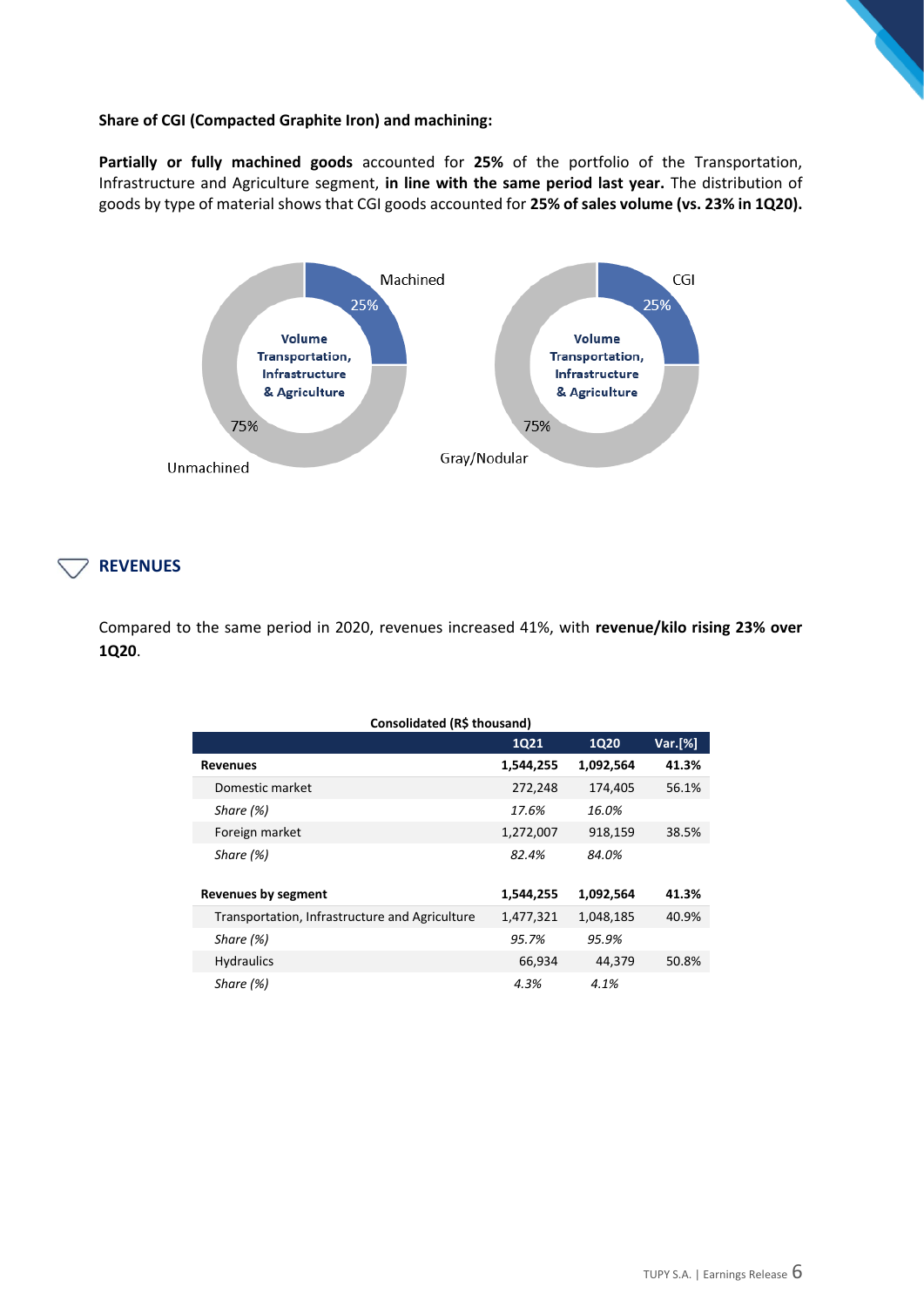#### **Revenues by market and performance in the period**

In 1Q21, 66% of revenues originated in North America. South and Central America accounted for 18% and Europe for 12% of the total. The remaining 4% came from Asia, Africa and Oceania.

It is worth noting that multiple clients in the U.S. export their goods to other countries. Therefore, a substantial portion of sales to this region meets the global demand for commercial vehicles, machinery and equipment.



|                                                       | Consolidated (R\$ thousand) |             |          |  |  |
|-------------------------------------------------------|-----------------------------|-------------|----------|--|--|
|                                                       | 1Q21                        | <b>1Q20</b> | Var. [%] |  |  |
| <b>Revenues</b>                                       | 1,544,255                   | 1,092,564   | 41.3%    |  |  |
| <b>Domestic Market</b>                                |                             |             |          |  |  |
|                                                       | 272,248                     | 174,405     | 56.1%    |  |  |
| <b>Transportation, Infrastructure and Agriculture</b> | 234,787                     | 149,406     | 57.1%    |  |  |
| Passenger cars                                        | 33,493                      | 35,764      | $-6.4%$  |  |  |
| Commercial vehicles                                   | 156,103                     | 91,240      | 71.1%    |  |  |
| Off-road                                              | 45,191                      | 22,402      | 101.7%   |  |  |
| <b>Hydraulics</b>                                     | 37,461                      | 24,999      | 49.8%    |  |  |
|                                                       |                             |             |          |  |  |
| <b>Foreign Market</b>                                 | 1,272,007                   | 918,159     | 38.5%    |  |  |
| <b>Transportation, Infrastructure and Agriculture</b> | 1,242,534                   | 898,779     | 38.2%    |  |  |
| Passenger cars                                        | 63,070                      | 45,941      | 37.3%    |  |  |
| Light commercial vehicles                             | 536,678                     | 427,190     | 25.6%    |  |  |
| Medium and heavy commercial vehicles                  | 308,087                     | 194,065     | 58.8%    |  |  |
| Off-road                                              | 334,700                     | 231,583     | 44.5%    |  |  |
| <b>Hydraulics</b>                                     | 29,473                      | 19,380      | 52.1%    |  |  |

*Note: The division among applications considers our best inference for cases in which the same product is categorized in two applications.*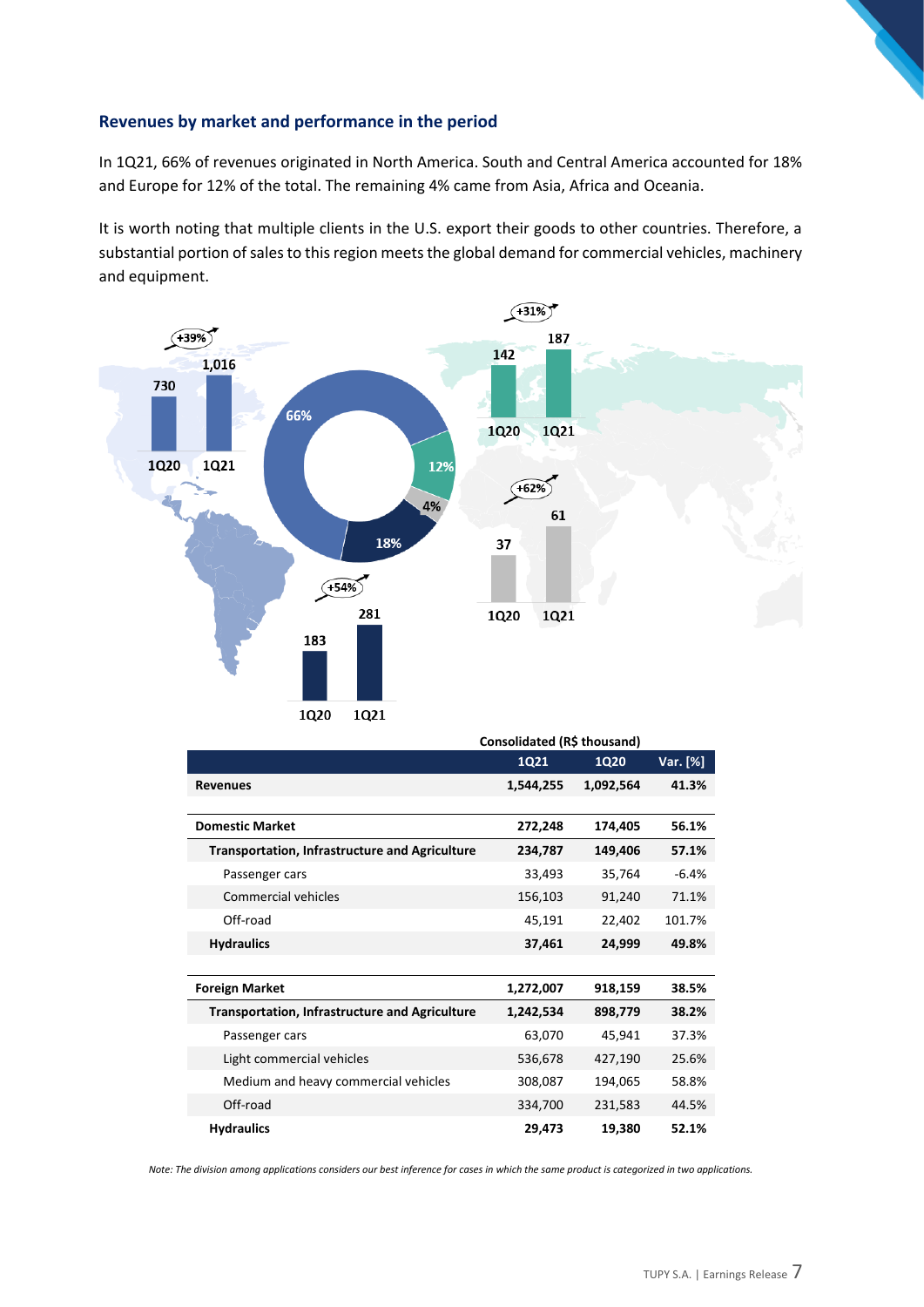#### **DOMESTIC MARKET (DM)**



Revenues from sales of this application fell 6% year on year in 1Q21, reflecting the market performance and the phase out of certain products.



Revenues from commercial vehicle applications increased 71% year on year, due to higher demand in the domestic market and indirect exports.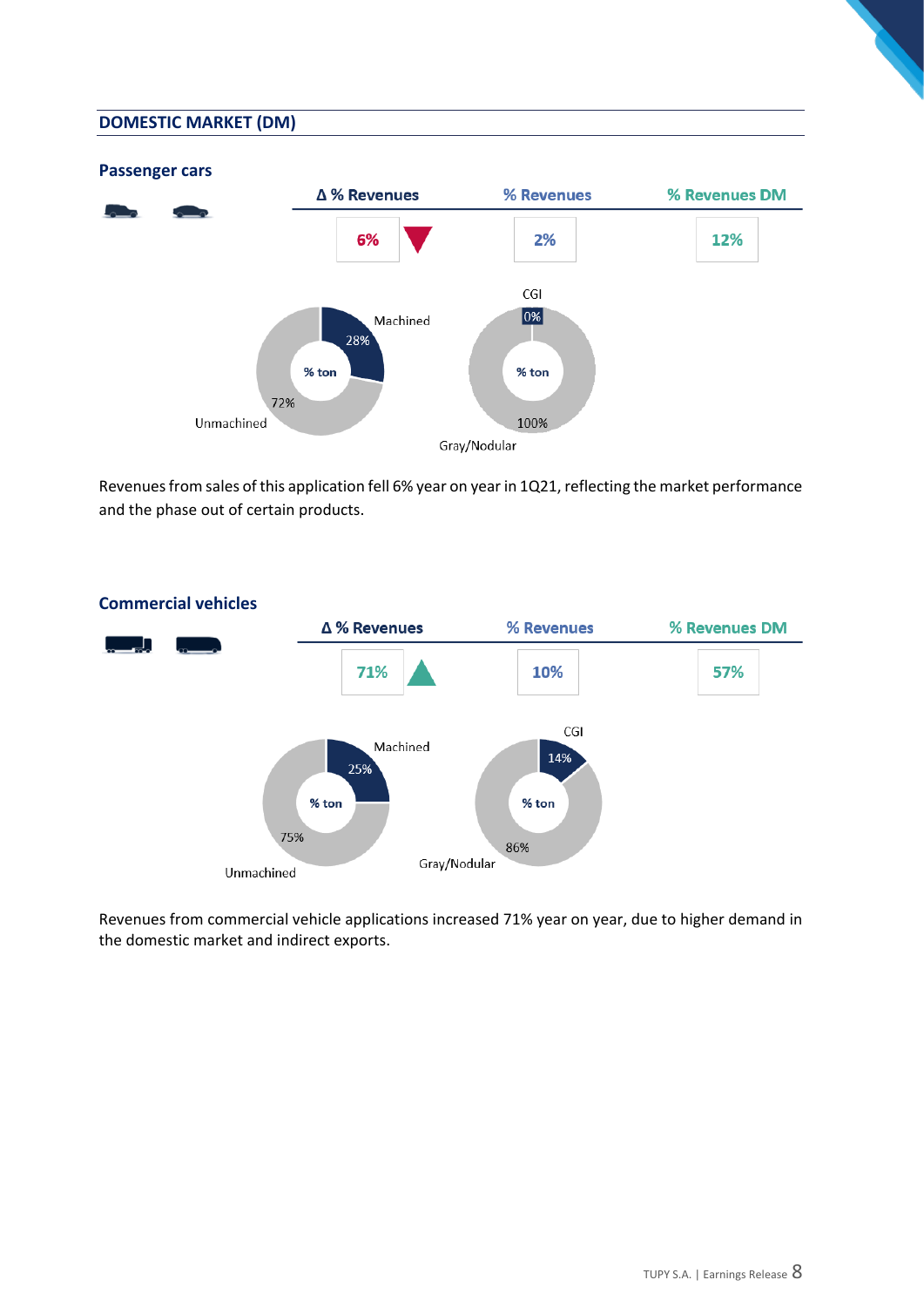

Tupy's revenues from off-road machinery and vehicles sales increased 102% in 1Q21, mainly due to indirect export opportunities, the ramp up of one of our products and currency depreciation since some of our contracts are denominated in foreign currency, in addition to the positive performance of the domestic market.



During the first quarter of 2021, revenues from sale in the Hydraulics segment rose 50% over 1Q20, fueled by the recovery in demand, reflecting a 40% increase in physical sales volume and a better product mix.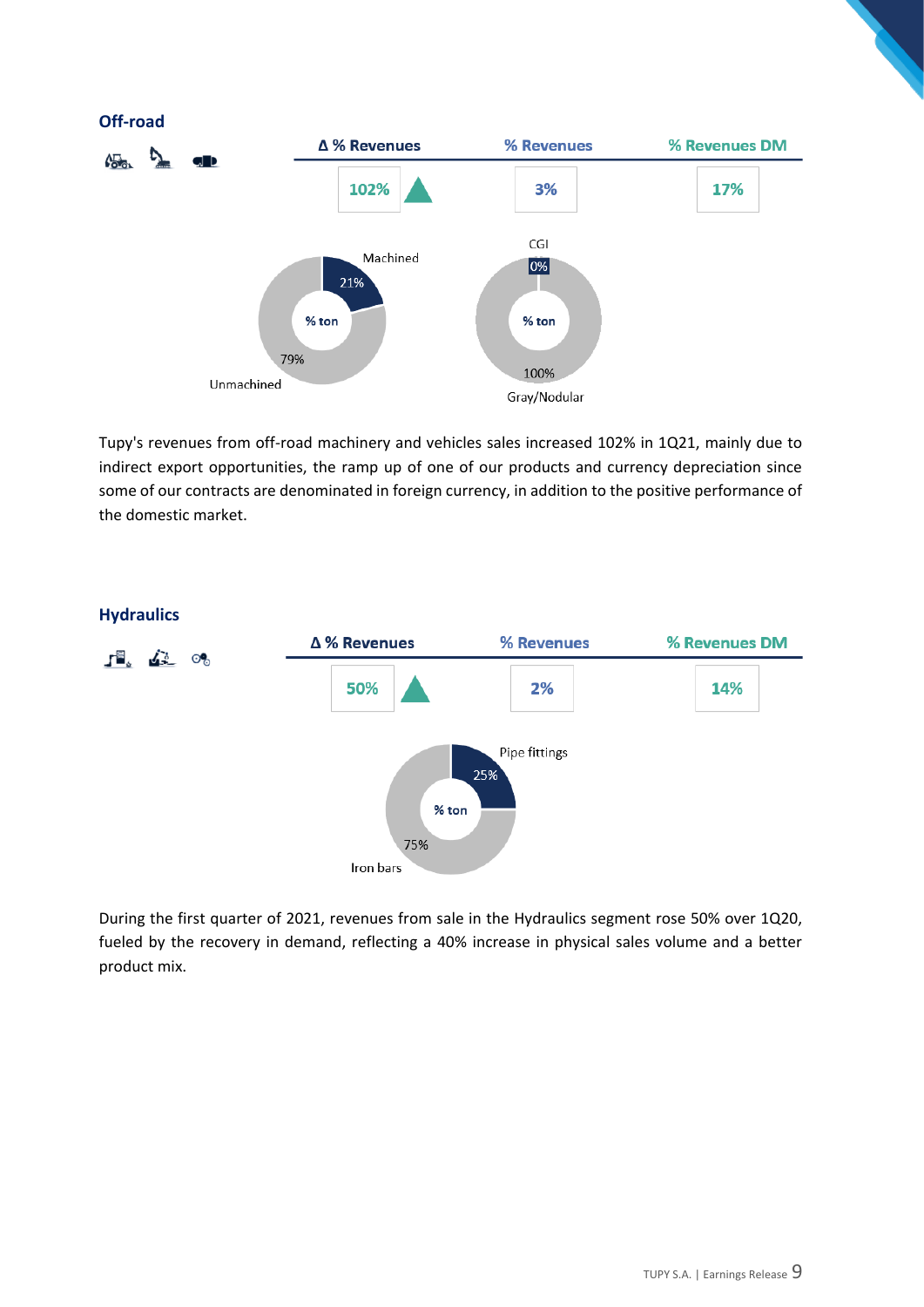#### **FOREIGN MARKET (FM)**

**Passenger cars**

#### Δ % Revenues % Revenues % Revenues FM 37% 4% 5% Others Europe 1% CGI Machined ,<br>11% 11% 17% % BRL % ton % ton 88% 83% 89% **NAFTA** Unmachined Gray/Nodular

Revenues from products for passenger cars increased 37% over 1Q20, mainly impacted by the positive market performance and stock replenishment, in addition to currency depreciation.



# **Light commercial vehicles**

Similar to previous quarters, pick-ups and SUVs accounted for a large share of sales in the "light vehicles" category in the USA (78% vs 74% in 1Q20), reflecting the recovery of sectors of the economy that use these applications, especially the heaviest applications, such as residential construction and agribusiness.

The year-on-year comparison was also affected by currency depreciation, in addition to the product phase out.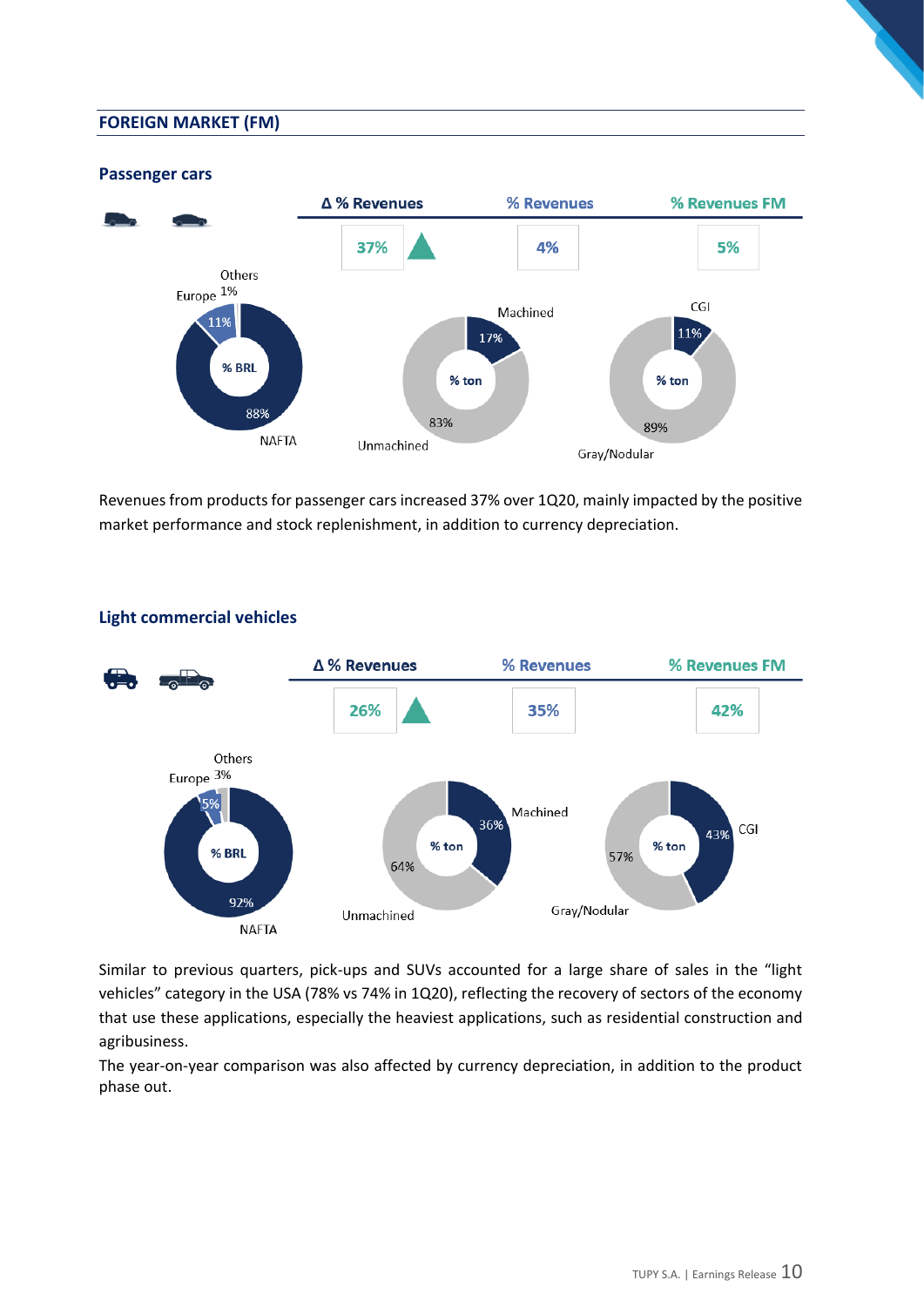#### **Medium and heavy commercial vehicles**



The 59% increase in sales in 1Q21 was mainly due to the global market recovery for this segment, as well as inventory replenishment and currency depreciation.



Revenues from the off-road segment increased 45% year on year in 1Q21, thanks to the global recovery and the performance of important segments, such as agriculture and infrastructure, in addition to the impact of currency depreciation.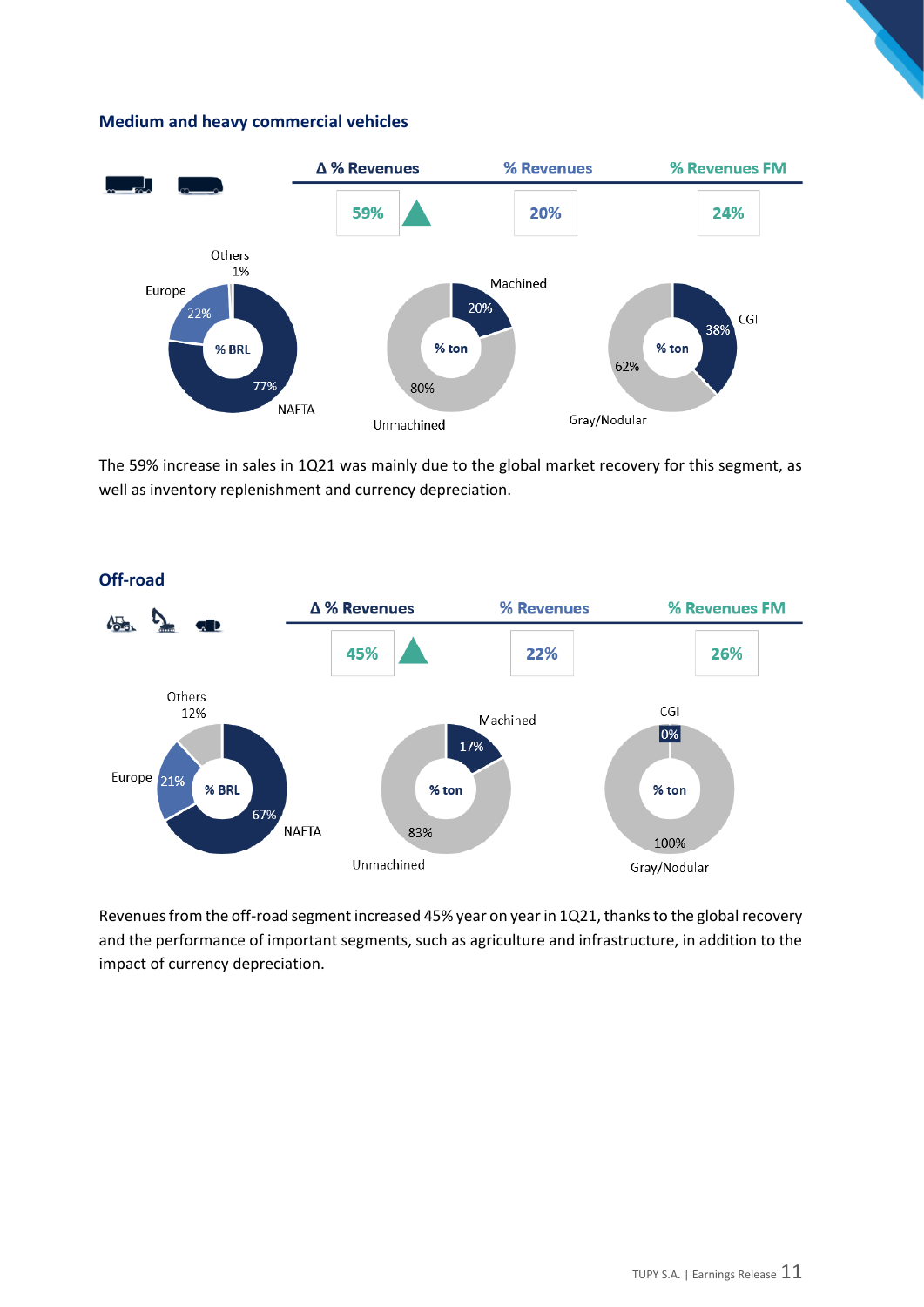#### **Hydraulics**



During the first quarter of 2021, net revenues from the Hydraulics segment increased 52%, due to pent-up demand of customers in Europe and North America, a better product mix and the depreciation of the real.

#### **COST OF GOODS SOLD AND OPERATING EXPENSES**

The cost of goods sold (COGS) totaled R\$1,304 million in 1Q21, up 45% over 1Q20.

This quarter was characterized by a significant increase in raw material costs over both 4Q20 and 1Q20, with an upturn of more than 80% in the last 12 months in some cases. According to the Material Fact published in February, the period was also affected by stoppages that affected our Mexican operations for about two weeks, due to problems in the supply of electricity and gas, with an impact on labor and energy costs, as well as lower dilution of fixed costs, totaling R\$17 million.

These factors were partially mitigated by several initiatives implemented by the Procurement department, including the development of new suppliers in Brazil and abroad, and projects carried out by the new management team in recent quarters that led to operational efficiency gains, such as transfer of production to more efficient production lines; use of mathematical models to optimize material use and costs and reduce waste; stoppage of less efficient equipment; and renegotiation of supply and service contracts, among others.

Despite the stoppages, material inflation and other costs arising from the depreciation of the real, **gross profit totaled R\$240 million, a first-quarter record for the Company.**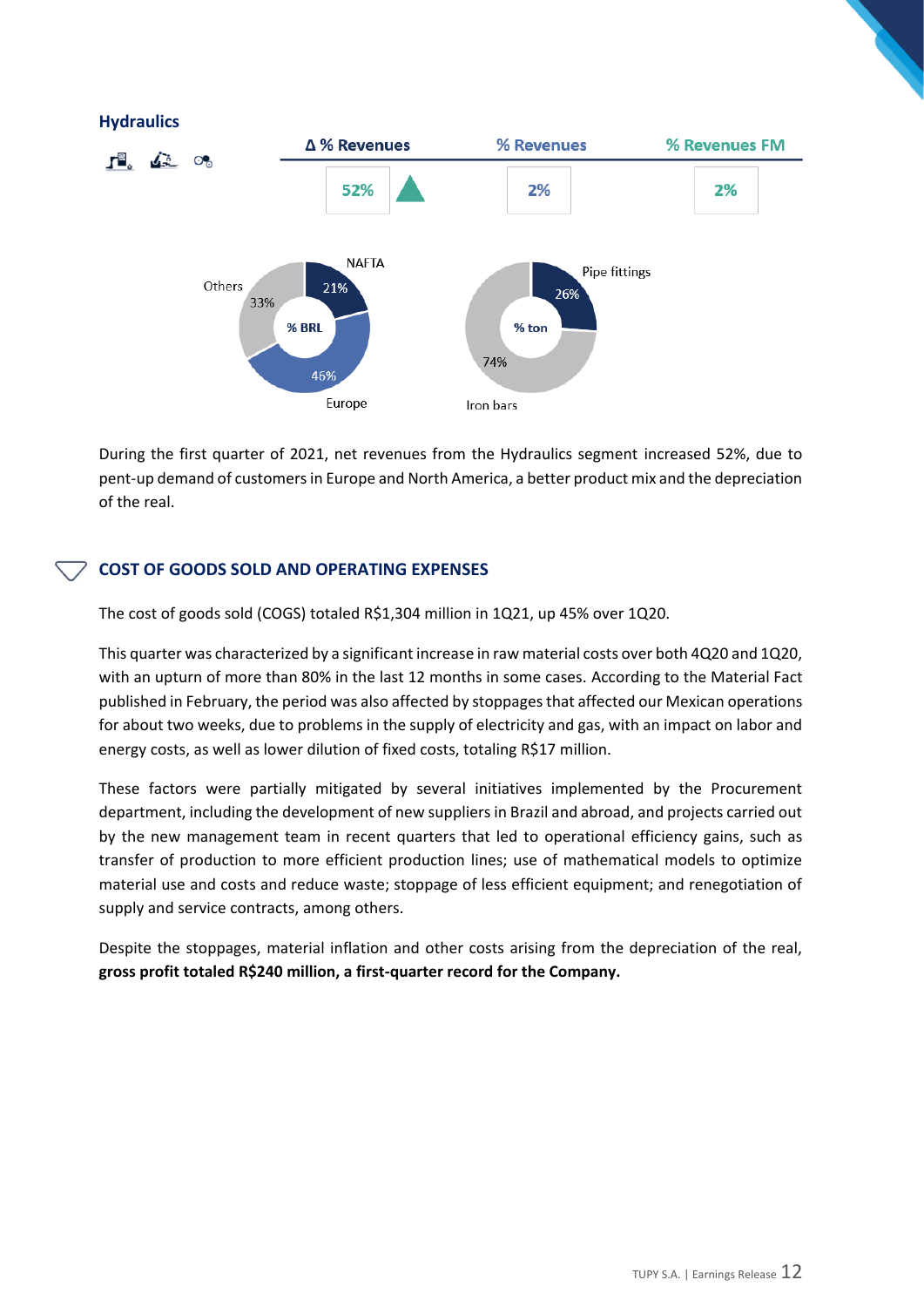|                                           | Consolidated (R\$ thousand) |             |          |  |
|-------------------------------------------|-----------------------------|-------------|----------|--|
|                                           | 1Q21                        | <b>1Q20</b> | Var. [%] |  |
| <b>Revenues</b>                           | 1,544,255                   | 1,092,564   | 41.3%    |  |
|                                           |                             |             |          |  |
| Cost of goods sold                        | (1,304,282)                 | (900, 002)  | 44.9%    |  |
| Raw material                              | (763, 166)                  | (428, 350)  | 78.2%    |  |
| Labor, profit sharing and social benefits | (278, 656)                  | (237, 531)  | 17.3%    |  |
| Maintenance materials and third parties   | (88, 482)                   | (94,040)    | $-5.9%$  |  |
| Energy                                    | (73, 714)                   | (57, 515)   | 28.2%    |  |
| Depreciation                              | (74, 327)                   | (68, 744)   | 8.1%     |  |
| Other                                     | (25, 937)                   | (13, 822)   | 87.7%    |  |
| <b>Gross profit</b>                       | 239,973                     | 192,562     | 24.6%    |  |
| % of Revenues                             | 15.5%                       | 17.6%       |          |  |
|                                           |                             |             |          |  |
| <b>Operating Expenses</b>                 | (118, 361)                  | (99, 841)   | 18.5%    |  |
| % of Revenues                             | 7.7%                        | 9.1%        |          |  |

- Raw material costs increased 78% due to higher production volume, material inflation in the period and the effect of currency depreciation on inputs used in our Mexican operations, as well as the indirect effect of exchange rate on materials consumed in Brazil. The substantial increase in costs, in particular scrap costs, reflects the global economic recovery and was partially mitigated by several initiatives added to the actions implemented over the last few quarters, such as optimized use of materials, reduction of waste and renegotiation of contracts with suppliers, among others;
- Labor costs rose 17%, mainly driven by an increase in headcount and overtime, as a result of higher production volume and higher absenteeism, due to protocols adopted by the Company to fight the pandemic, as well as the negotiation of the annual pay rise date in the year-onyear comparison and currency depreciation;
- Maintenance and third-party services fell 6%. The impact of inflation and currency depreciation in the period was mitigated by a decline in third-party services and contract renegotiations, as well as revenues from the sale of by-products (cost reducer);
- Energy costs climbed 28%, fueled by higher production volume and an increase in distribution and generation tariffs in the year-on-year comparison, as well as the exchange rate variation since part of the energy contracts in Mexico are denominated in U.S. dollars.
- Depreciation costs increased 8%, mainly due to the effects of currency depreciation on foreign assets;
- Other costs rose R\$12 million. The comparison base was affected by the receipt of residual amounts totaling R\$9 million from the *Reintegra* benefit in 1Q20.

Operating expenses, including selling and administrative expenses, reached R\$118 million, up 19% year on year due to higher use of freight (driven by higher sales and production flexibilization), currency depreciation and negotiation of the annual pay rise date.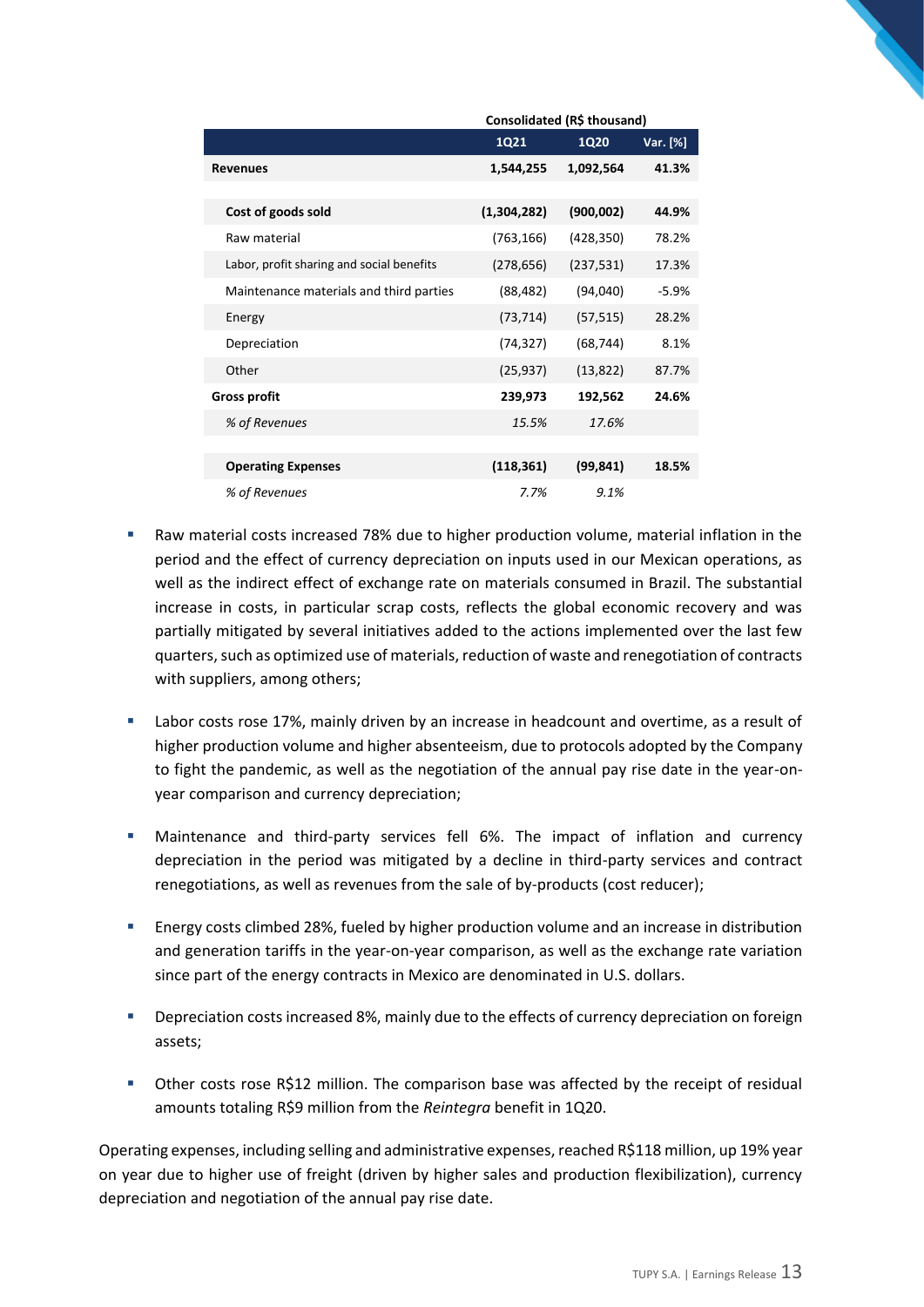## **OTHER OPERATING INCOME (EXPENSES)**

|                                      | Consolidated (R\$ thousand)  |             |          |  |
|--------------------------------------|------------------------------|-------------|----------|--|
|                                      | <b>1Q21</b>                  | <b>1Q20</b> | Var. [%] |  |
| Depreciation of non-operating assets | (158)                        | (168)       | $-6.0%$  |  |
| Amortization of intangible assets    | (14, 740)                    | (12, 922)   | 14.1%    |  |
| Other                                | (26, 429)                    | (14, 236)   | 85.6%    |  |
| Other net operating expenses         | (41, 327)                    | (27, 326)   | 51.2%    |  |
|                                      |                              |             |          |  |
| Impairment of intangible assets      | $\overline{\phantom{a}}$     | (34, 400)   | -        |  |
| <b>Total impairment adjustments</b>  | $\qquad \qquad \blacksquare$ | (34,400)    |          |  |

Other net operating expenses reached R\$41 million in 1Q21, up 51% over R\$27 million in 1Q20.

Expenses related to the amortization of intangible assets increased 14%, due to the appreciation of the real against the U.S. dollar in the period.

The "Others" account comprises (i) expenses amounting to R\$ 19 million related to the sale of unusable assets and other costs (R\$8 million in 1Q20, with the increase being due to expenses related to the acquisition of Teksid's iron casting business), (iii) constitution and update of provisions totaling R\$7 million (R\$3 million in 1Q20) and (iv) write-offs of property, plant and equipment items in the amount of R\$ 1 million (R\$3 million in 1Q20).

#### **NET FINANCIAL INCOME (LOSS)**

In 1Q21, the Company recorded a net financial loss of R\$59 million, versus a loss of R\$218 million in 1Q20.

|                                           | Consolidated (R\$ thousand) |             |          |  |
|-------------------------------------------|-----------------------------|-------------|----------|--|
|                                           | 1021                        | <b>1Q20</b> | Var. [%] |  |
| <b>Financial expenses</b>                 | (92, 838)                   | (91, 715)   | 1.2%     |  |
| Financial income                          | 3,939                       | 12.071      | $-67.4%$ |  |
| Net monetary and exchange rate variations | 30.191                      | (138, 847)  |          |  |
| Net financial income (loss)               | (58,708)                    | (218, 491)  | $-73.1%$ |  |

Financial expenses were impacted by the depreciation of the real against the U.S. dollar in the period (average exchange rate of R\$5.48 in 1Q21 versus R\$4.46 in 1Q20), which affected interest on borrowings denominated in U.S. dollars, as well as the recognition of interest on bank debt taken out in 1Q20. These factors, added to the premium on early settlement and pro-rata interest of the Senior Notes due 2024, in the amount of R\$58 million, totaled expenses of R\$86 million in the period. The restatement of the derivative instrument used to adjust receivables from Eletrobras to present value (non-cash effect) accounted for R\$3 million in expenses. Other financial expenses totaled R\$4 million in the quarter.

In February, the Company concluded the issue of international debt securities totaling US\$375 million, at a coupon of 4.5% p.a. and amortization in 2031. **In addition to extending the Company's debt, the**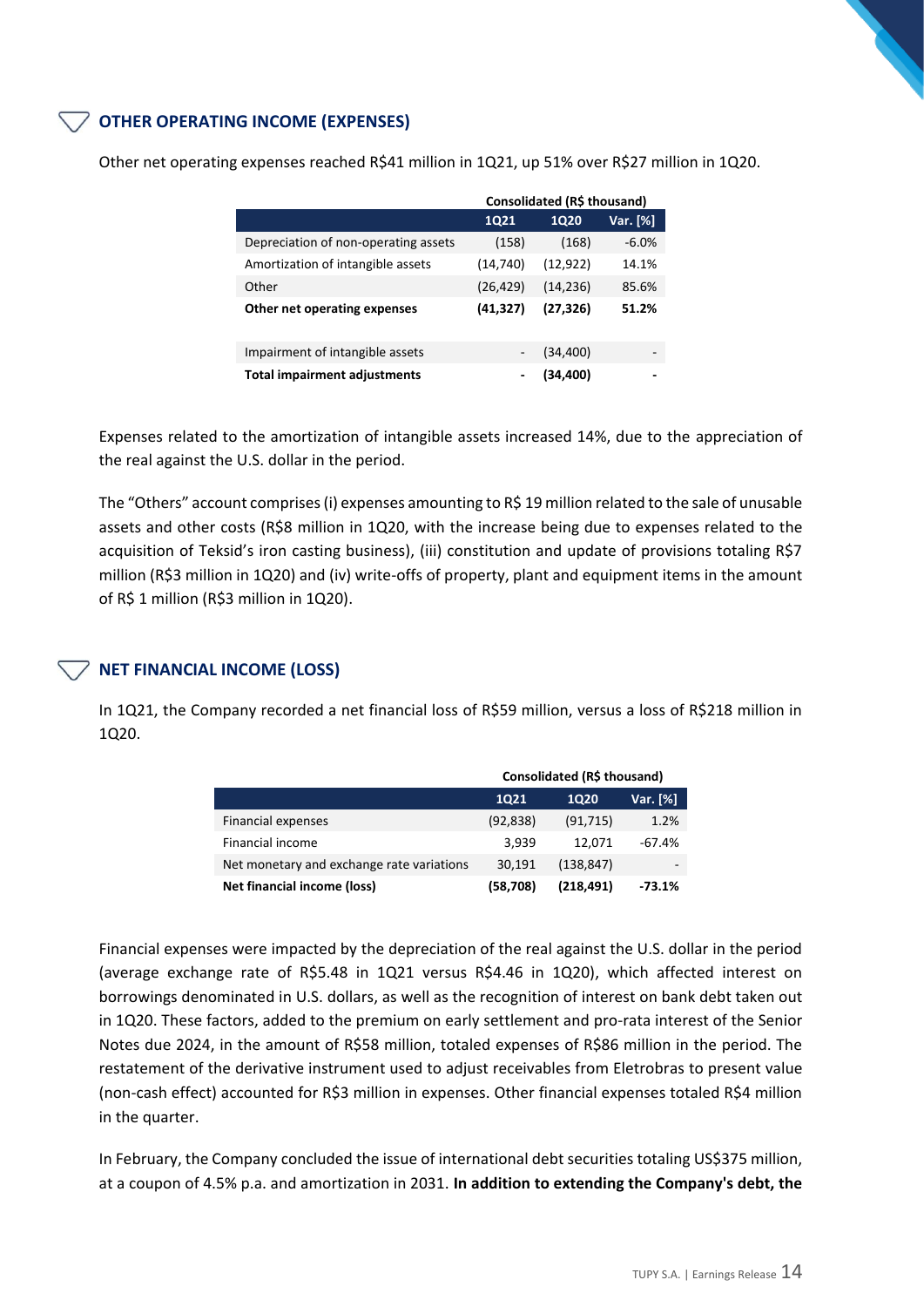## **operation will result in an annual reduction of US\$6 million in financial expenses (cash effect) for 10 years.**

Financial income reached R\$4 million in the period, arising from financial investments in reais and restatement of tax credits. The result was mainly impacted by the decline in the interest rates earned on our financial investments in reais.

Income from net monetary and exchange variations totaled R\$30 million due to (i) a positive variation of R\$36 million in the balance sheet accounts and (ii) the result of hedge operations based on the zerocost collar instrument, corresponding to an expense of R\$5 million in the period, as a result of markto-market (non-cash effect).

#### **EARNINGS BEFORE TAXES AND NET INCOME**

The Company recorded a net loss of R\$15 million, compared to a net loss of R\$208 million in 1Q20. The result was impacted by non-recurring financial expenses totaling R\$58 million related to the premium on early settlement and pro-rata interest of the Senior Notes due 2024.

|                                                            | Consolidated (R\$ thousand) |            |          |  |
|------------------------------------------------------------|-----------------------------|------------|----------|--|
|                                                            | 1Q21                        | 1020       | Var. [%] |  |
| Income (loss) before tax effects                           | 21,577                      | (187, 496) |          |  |
| Tax effects before foreign exchange impacts                | (25, 765)                   | 50,059     |          |  |
| Income (loss) before exchange rate effects on the tax base | (4, 188)                    | (137, 437) |          |  |
| Exchange rate effects on the tax base                      | (10, 718)                   | (70,080)   |          |  |
| <b>Net Income</b>                                          | (14,906)                    | (207, 517) |          |  |
| % of Revenues                                              | $-1.0\%$                    | $-19.0%$   |          |  |

The tax base of the assets and liabilities of companies located in Mexico, where the functional currency is the U.S. dollar, are held in Mexican pesos at their historical values. Fluctuations in exchange rates affect tax bases and, consequently, exchange rate effects are recognized in deferred income tax revenues and/or expenses. In 1Q21, the Company recorded a non-cash expense of R\$11 million.

# **EBITDA**

The combination of the aforementioned factors resulted in EBITDA of R\$173 million, a 49% increase over the same period of the previous year. Adjusted EBITDA for the effect of the constitution/update of provisions, write-off of property, plant and equipment items, and sale of unserviceable assets reached R\$199 million, **the highest figures for a first quarter in the Company's history.**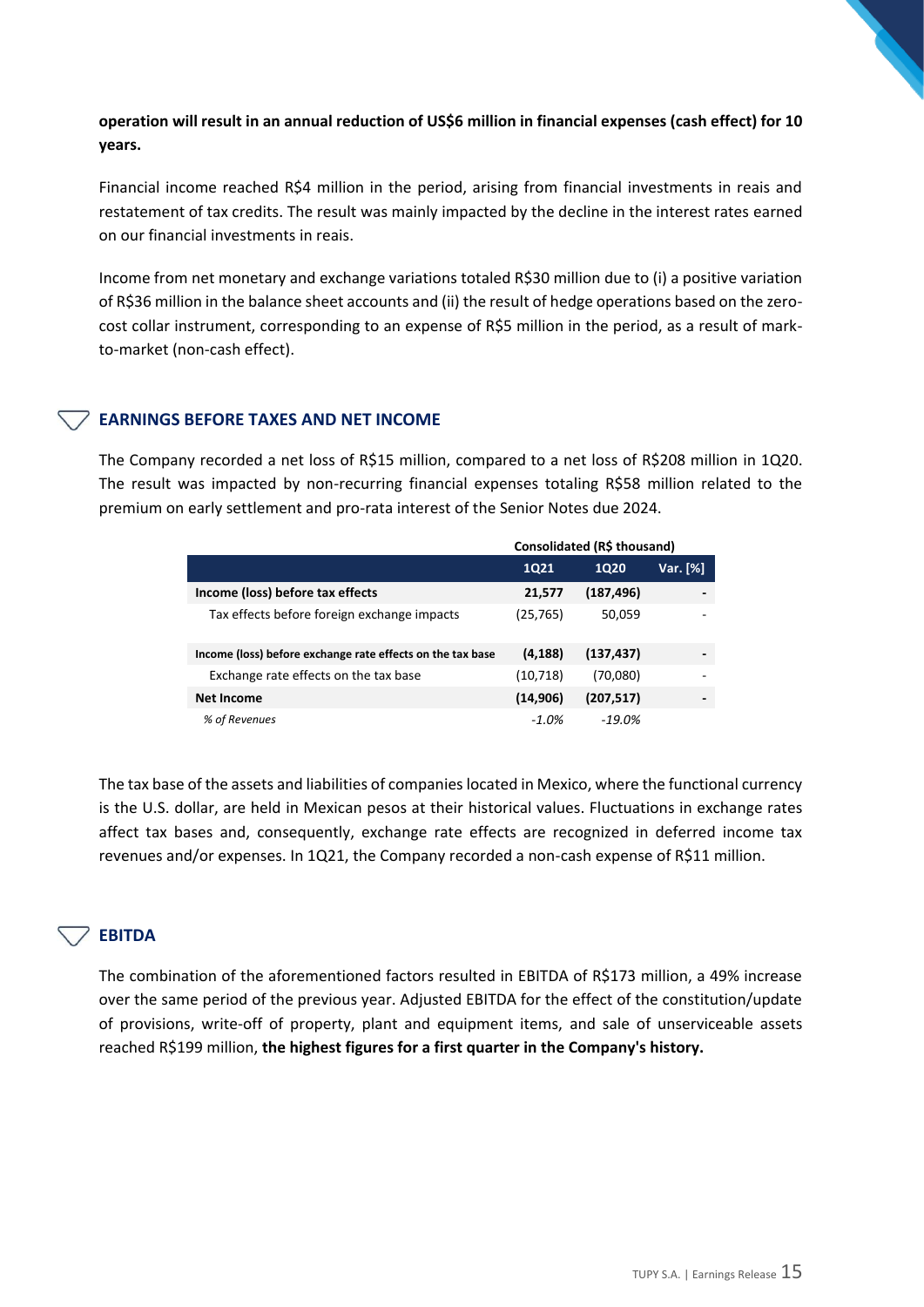|                                               | Consolidated (R\$ thousand) |             |          |  |
|-----------------------------------------------|-----------------------------|-------------|----------|--|
| <b>RECONCILIATION OF NET INCOME TO EBITDA</b> | <b>1Q21</b>                 | <b>1Q20</b> | Var. [%] |  |
| Net Income (Loss) for the Period              | (14, 906)                   | (207, 517)  | $-92.8%$ |  |
| (+) Net financial income (loss)               | 58,708                      | 218,491     | $-73.1%$ |  |
| (+) Income tax and social contribution        | 36,483                      | 20,021      | 82.2%    |  |
| (+) Depreciation and amortization             | 92,347                      | 84,936      | 8.7%     |  |
| <b>EBITDA (CVM Instruction 527/12)</b>        | 172,632                     | 115,931     | 48.9%    |  |
| % of Revenues                                 | 11.2%                       | 10.6%       |          |  |
| (+) Other net operating expenses*             | 26,429                      | 14,236      | 85.6%    |  |
| $(-)$ Impairment                              |                             | (34,400)    |          |  |
| <b>Adjusted EBITDA</b>                        | 199,061                     | 164,567     | 21.0%    |  |
| % of Revenues                                 | 12.9%                       | 15.1%       |          |  |

The adjustments made to EBITDA aim to offset the effect of items that present less correlation with the Company's business, are non-recurring or have a non-cash effect. These expenses totaled R\$ 26 million in 1Q21 and comprise (i) R\$ 19 million in expenses related to the sale of unusable assets and other costs, (iii) R\$7 million in constitution and update of provisions and (iii) R\$ 1 million in write-offs of property, plant and equipment items.

The margins for the period were impacted by a significant increase in raw material costs, with acceleration of the trend seen in the fourth quarter of 2020. Our contracts establish pass-through mechanisms, but the continuous rise in input prices and the necessary terms for price increases impacted the margins for the period. The 1Q21 result was also affected by the temporary stoppage of our operations in northern Mexico in February. The stoppage, caused by the electricity and natural gas supply instability resulting from a snowstorm in Texas, affected operations for around two weeks.

The following chart shows the effect of the stoppages (costs and volume loss) and the delay in the pass-through of material costs on adjusted EBITDA for the period (amount in R\$ million and margin in relation to net revenues).

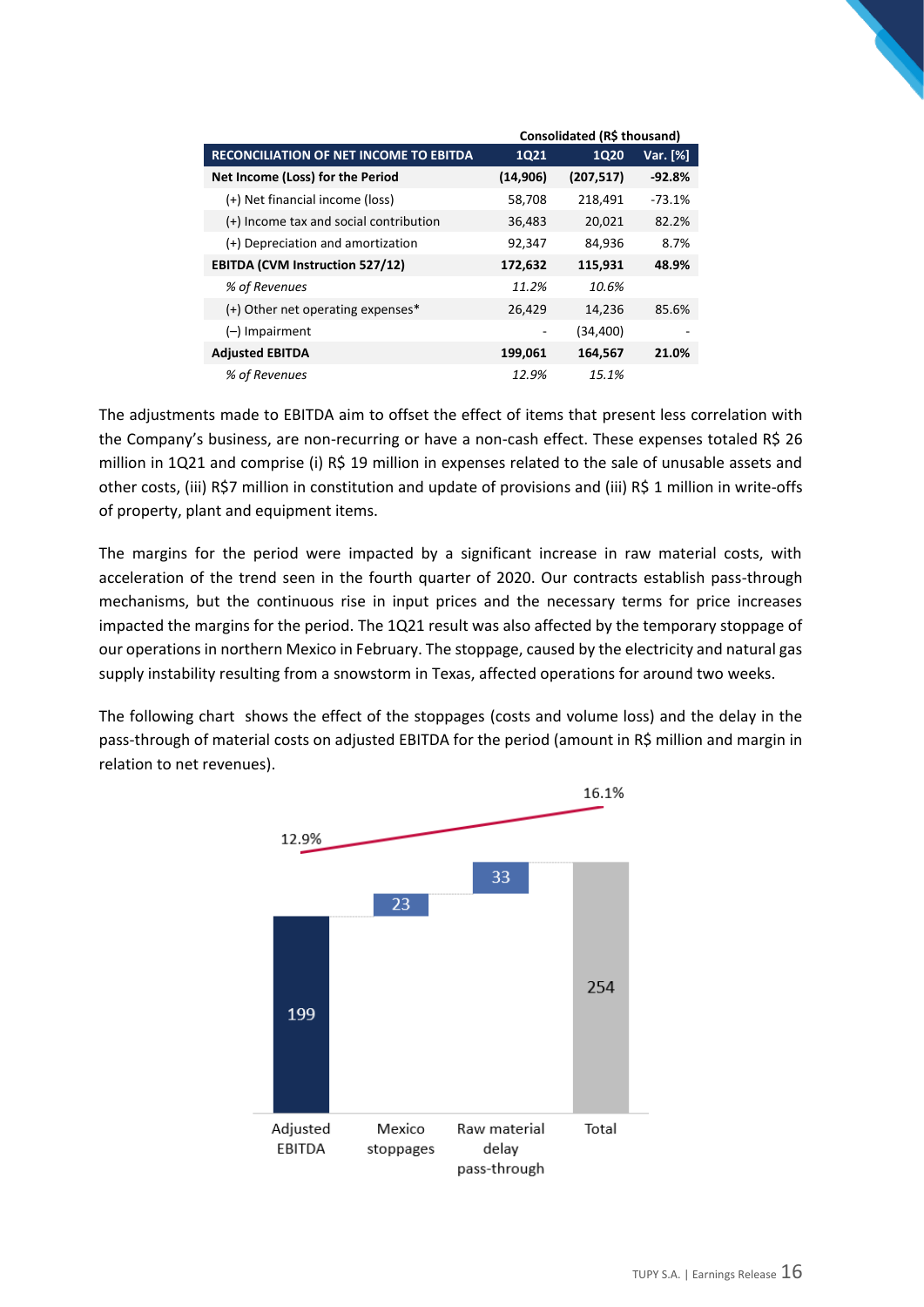#### **INVESTMENTS IN PROPERTY, PLANT AND EQUIPMENT AND INTANGIBLE ASSETS**

Investments in property, plant and equipment and intangible assets totaled R\$32 million in 1Q21, versus R\$38 million in 1Q20.

|                                      | Consolidated (R\$ thousand) |        |          |  |
|--------------------------------------|-----------------------------|--------|----------|--|
|                                      | 1021                        | 1020   | Var. [%] |  |
| <b>Property, Plant and Equipment</b> |                             |        |          |  |
| Strategic investments                | 15,582                      | 7,087  | 119.9%   |  |
| Maintenance and modernization        | 8,458                       | 26,623 | $-68.2%$ |  |
| Environment                          | 3,758                       | 1,174  | 220.1%   |  |
| Interestand financial charges        | 396                         | 435    | $-9.0%$  |  |
| <b>Intangible Assets</b>             |                             |        |          |  |
| Software                             | 2,807                       | 1,483  | 89.3%    |  |
| Projects under development           | 815                         | 966    | $-15.6%$ |  |
| Total                                | 31,816                      | 37,768 | $-15.8%$ |  |
| % of Revenues                        | 2.1%                        | 3.5%   |          |  |

In the period, the Company invested in new programs and machining projects, in addition to initiatives related to safety and the environment.

# **WORKING CAPITAL**

|                              | <b>1Q21</b> | 4Q20    | 3Q20    | <b>2Q20</b> | <b>1Q20</b> |
|------------------------------|-------------|---------|---------|-------------|-------------|
| <b>Balance sheet</b>         |             |         |         |             |             |
| Accounts receivable          | 991,661     | 683,404 | 836,020 | 547,149     | 796,215     |
| Inventories                  | 746,272     | 754,486 | 725,452 | 765,179     | 825,971     |
| Accounts payable             | 777,710     | 616.194 | 538,689 | 343,151     | 645,820     |
|                              |             |         |         |             |             |
| Sales outstanding [days]     | 77          | 59      | 74      | 47          | 58          |
| Inventories [days]           | 68          | 77      | 76      | 77          | 73          |
| Payables outstanding [days]  | 72          | 62      | 57      | 35          | 55          |
| Cash conversion cycle [days] | 73          | 74      | 93      | 89          | 76          |

The one-day reduction in working capital observed in the period in relation to the previous quarter (4Q20) was mainly due to the increase in accounts payable and the reduction in inventories during the quarter. The main lines presented the following variations:

- **An increase of R\$308 million in the accounts receivable line, equivalent to 18 days of sales, due** to seasonality and higher sales volume in March 2021 compared to December 2020. The increase in the average sales outstanding was also impacted by the 10% currency depreciation (the US\$/R\$ exchange rate was R\$5.20 in 4Q20 vs. R\$5.70 in 1Q21) in the conversion of accounts receivable in foreign currency, which represented around 86% of the total at the end of March;
- A decrease of R\$8 million in inventories, with a 9-day reduction in relation to the cost of goods sold. The Company maintains its strategy of production flexibility at plants in order to increase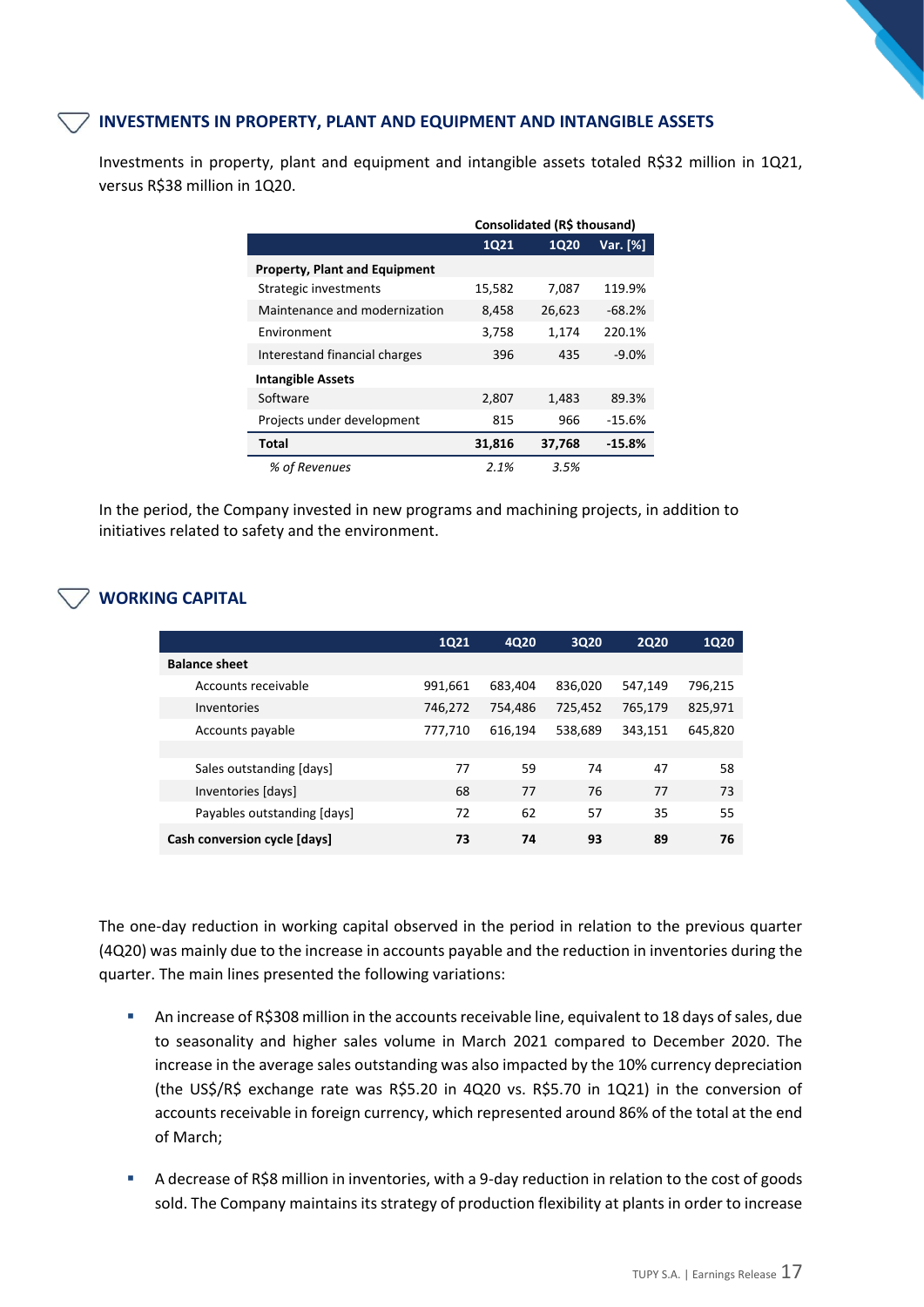operational efficiency. Throughout the pandemic, inventory levels increased in order to mitigate any risks related to shortages in customer supply due to their importance in the supply chain, a situation that is expected to normalize throughout 2021. The exchange rate variation also impacted inventories in foreign currency, which corresponded to 59% of the total in 1Q21;

An increase of R\$162 million in accounts payable, corresponding to a 10-day increase over the previous quarter, mainly due to the production increase and the consequent upturn in raw material purchase volume in the period. This line was also impacted by higher input prices and the effect of the depreciation of the real on accounts payable in foreign currency, which represented around 52% of the total at the end of March.

# **CASH FLOW**

| <b>CASH FLOW SUMMARY</b>                                 | <b>1Q21</b> | <b>1Q20</b> | Var.[%] |
|----------------------------------------------------------|-------------|-------------|---------|
| Cash and cash equivalents at the beginning of the period | 1,425,113   | 840,030     | 69.7%   |
| Cash from operating activities                           | 9,112       | (34, 296)   |         |
| Cash used in investing activities                        | (39.676)    | (41,906)    | $-5.3%$ |
| Cash used in financing activities                        | (121, 773)  | 486,454     |         |
| Effect of the exchange rate on cash for the period       | 110,071     | 114,693     | $-4.0%$ |
| Increase (decrease) in cash and cash equivalents         | (42, 226)   | 524,945     | -       |
| Cash and cash equivalents at the end of period           | 1,382,887   | 1,364,975   | 1.3%    |

The Company generated R\$ 9 million in cash from operating activities, versus a cash consumption of R\$34 million in 1Q20, mainly due to lower working capital variation. Due to sales seasonality, the first quarter usually presents lower operational cash generation, and the amount recorded in 2021 was the highest for the period in the last five years.

Investment activities consumed R\$ 40 million in 1Q21, a 5% increase over the same period of the previous year.

In terms of financing activities, we recorded a consumption of R\$122 million in 1Q21, versus generation of R\$486 million in 1Q20, impacted by bank loans taken out in the amount of R\$494 million to increase liquidity given the scenario of uncertainty regarding the recovery of the global economy. The result for the period was mainly impacted by the issue of debt securities in the international market in the amount of US\$375 million, used to pay Senior Unsecured Notes totaling US\$350 million issued in 2014. The Company also amortized R\$195 million in bank loans.

The combination of these factors and the exchange rate variation on cash, in the amount of R\$110 million, resulted in a decrease of R\$42 million in cash and cash equivalents in the period. Therefore, we ended the first quarter of 2021 with a cash balance of R\$1,383 million. This amount represents up 1% over 1Q20, with the annual comparison being affected by the amortization of loans in the amount of R\$374 million in the last 12 months, related to loans contracted in March 2020.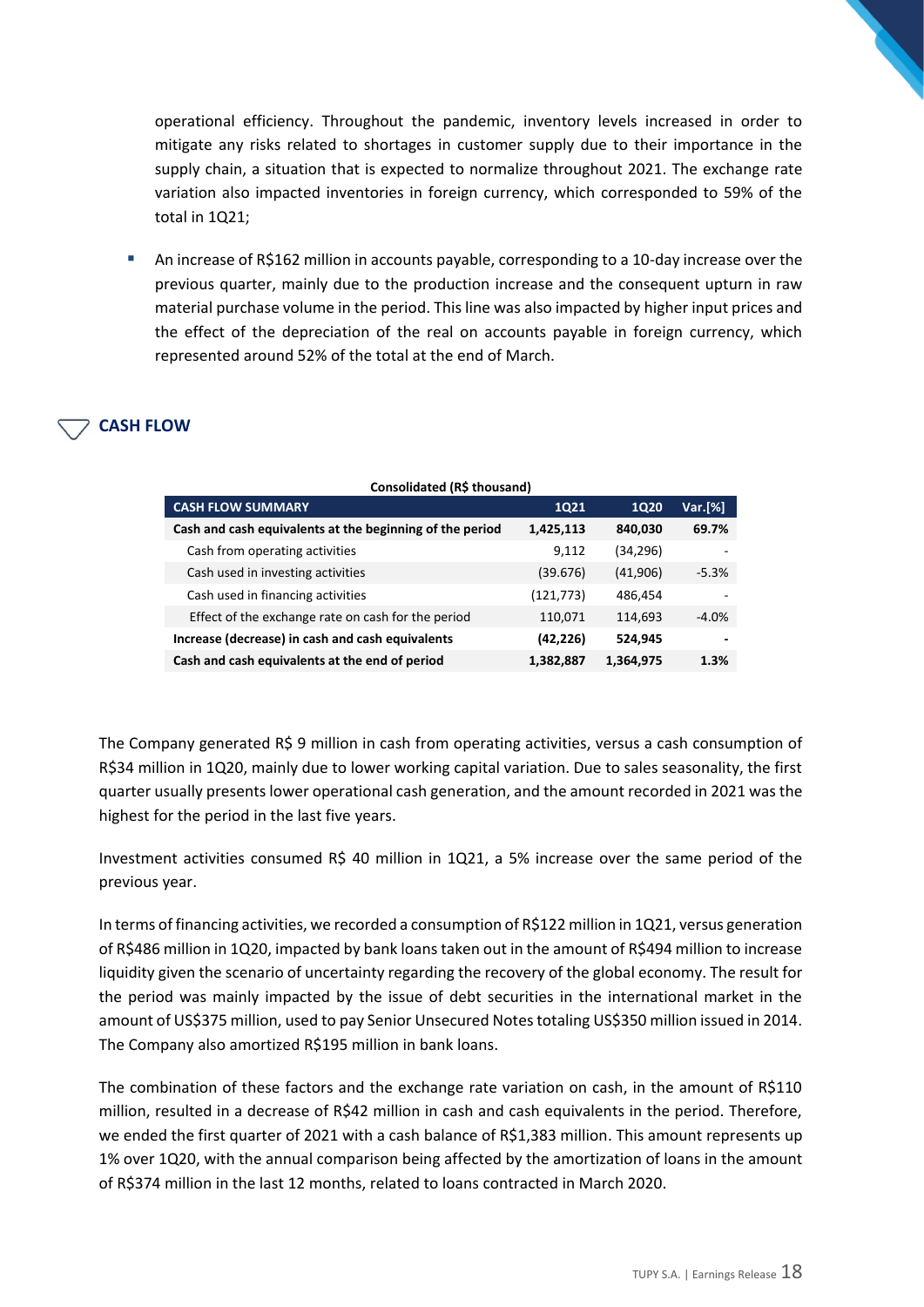#### **DEBT**

The Company closed 1Q21 with net debt of R\$907 million and a net debt/LTM adjusted EBITDA ratio of 1.4x.

Foreign currency liabilities represented 94% of the total (1% short-term and 99% long-term debt), while 6% of the debt is denominated in Brazilian reais (96% short-term and 4% long-term debt). As for the cash balance, 40% is denominated in Brazilian reais and 60% in foreign currency.

In February, the Company concluded the issue, through its subsidiary Tupy Overseas S.A., backed by the Parent Company, of international debt securities totaling US\$375 million (R\$2,018 million), with a one-time amortization in February 2031. The interest, at a coupon of 4.5% p.a., is paid on a semiannual basis in February and August. The proceeds from the issue were used to pay US\$350 million in Senior Unsecured Notes issued by the subsidiary Tupy Overseas in 2014, due in 2024 at 6.625%.

|                                       | Consolidated (R\$ thousand) |           |                          |                          |                          |
|---------------------------------------|-----------------------------|-----------|--------------------------|--------------------------|--------------------------|
| <b>INDEBTEDNESS</b>                   | <b>1Q21</b>                 | 4Q20      | 3Q20                     | <b>2Q20</b>              | <b>1Q20</b>              |
| Short-term                            | 164,680                     | 403,629   | 623,190                  | 621,013                  | 651,268                  |
| Financing and loans                   | 158,486                     | 401,924   | 550,665                  | 456,928                  | 420,833                  |
| Financial instruments and derivatives | 6,194                       | 1,705     | 72,525                   | 164,085                  | 230,435                  |
| Long-term                             | 2,125,644                   | 1,823,618 | 1,980,553                | 2,043,544                | 1,948,534                |
| Gross debt                            | 2,290,324                   | 2,227,247 | 2,603,743                | 2,664,557                | 2,599,802                |
|                                       |                             |           |                          |                          |                          |
| Cash and cash equivalents             | 1,382,887                   | 1,425,113 | 1,433,715                | 1,281,999                | 1,364,975                |
| Financial instruments and derivatives | 129                         | 1,236     | $\overline{\phantom{a}}$ | $\overline{\phantom{a}}$ | $\overline{\phantom{a}}$ |
| Net debt                              | 907,308                     | 800,898   | 1,170,028                | 1,382,558                | 1,234,827                |
|                                       |                             |           |                          |                          |                          |
| Gross debt/adjusted EBITDA            | 3.58x                       | 3.68x     | 4.55x                    | 5.11x                    | 3.57x                    |
| <b>Net debt/Adjusted EBITDA</b>       | 1.42x                       | 1.32x     | 2.05x                    | 2.65x                    | 1.70x                    |

The Company's debt profile is as follows:

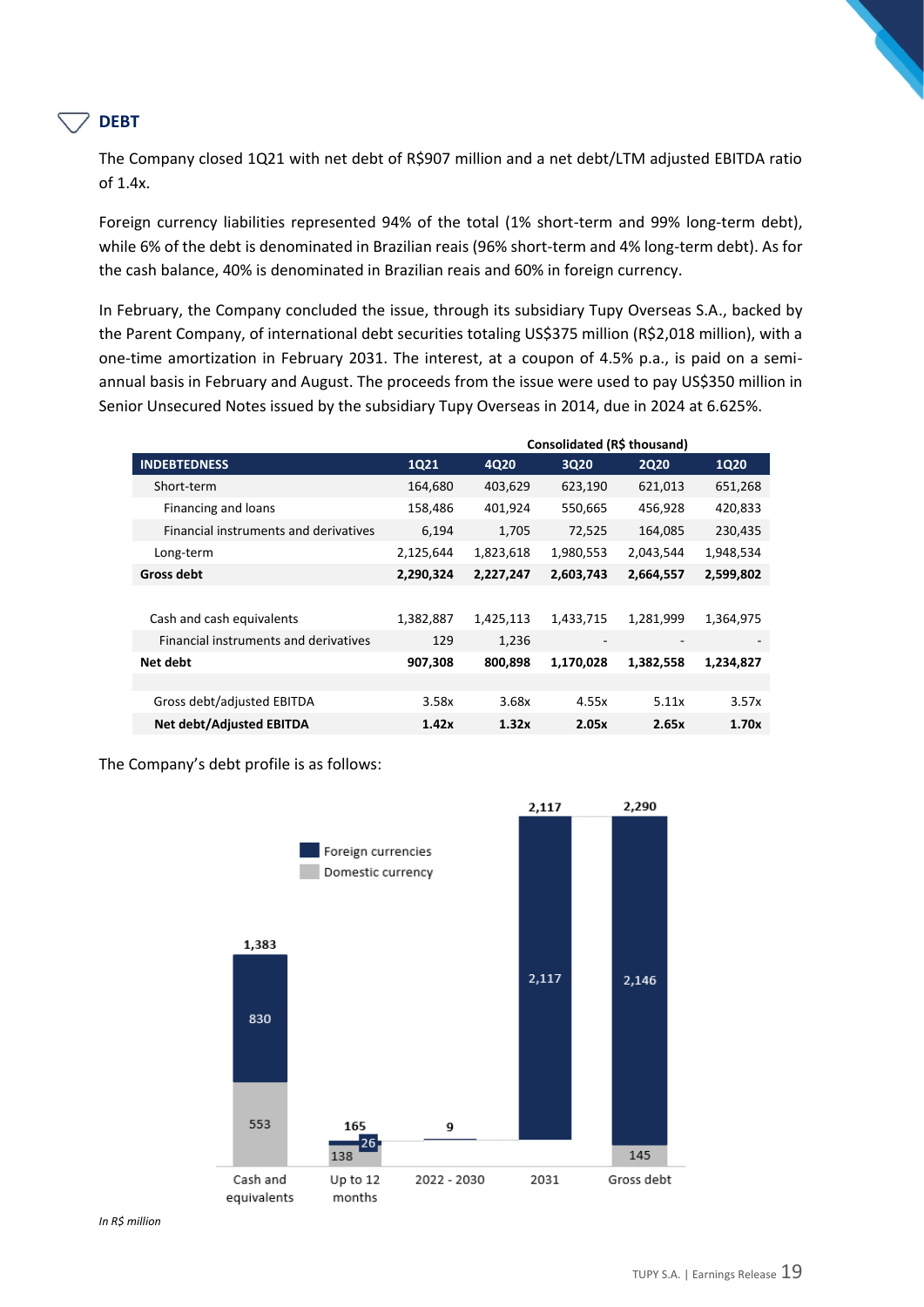#### **TEKSID ACQUISITION**

On April 14, 2021, the Brazilian Antitrust Authority (Conselho Administrativo de Defesa Econômica – CADE) approved the acquisition of the iron casting business of Teksid S.p.A. by the Company.

The approval of the transaction was subject to the formalization of a Concentration Control Agreement to be signed by the parties to address competitive concerns identified by CADE, and the completion of the transaction is pending approval by U.S. and Mexican authorities.

#### **OWNERSHIP STRUCTURE**



Tupy's ownership structure as of March 31, 2021, was as follows: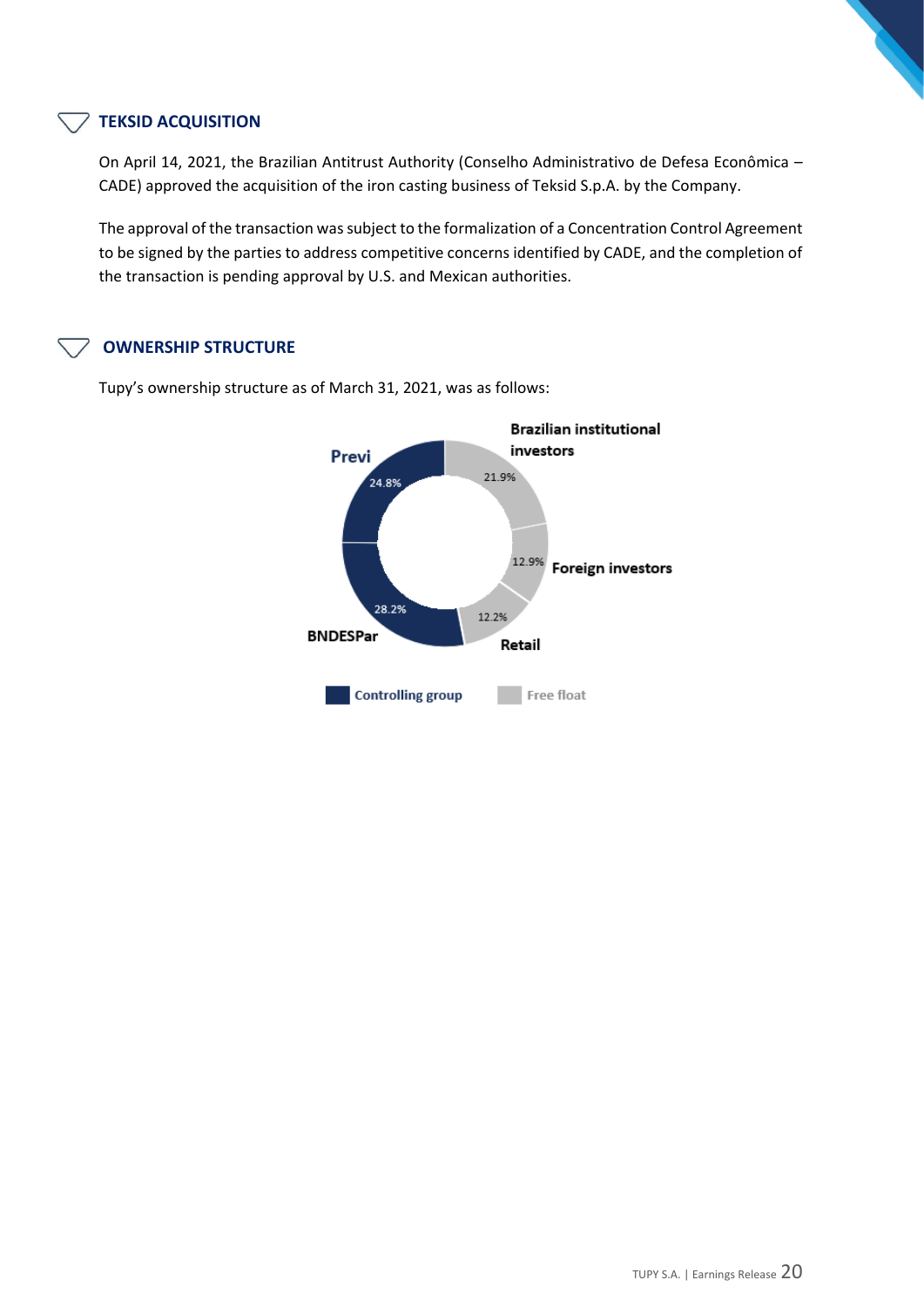# **Attachment I – Commercial vehicle production and sales in Brazil**

|                            |             | (Units)     |          |
|----------------------------|-------------|-------------|----------|
|                            | <b>1Q21</b> | <b>1Q20</b> | Var. (%) |
| <b>Production</b>          |             |             |          |
| <b>Trucks</b>              |             |             |          |
| Semi-light                 | 324         | 243         | 33,3%    |
| Light                      | 5,491       | 4,080       | 34.6%    |
| Medium                     | 1,634       | 938         | 74.2%    |
| Semi-heavy                 | 9,680       | 6,450       | 50.1%    |
| Heavy                      | 15,953      | 12,995      | 22.8%    |
| <b>Total trucks</b>        | 33,082      | 24,706      | 33.9%    |
| <b>Buses</b>               | 5,176       | 5,974       | $-13.4%$ |
| <b>Commercial vehicles</b> | 38,258      | 30,680      | 24.7%    |

| <b>Sales</b>               |        |        |         |
|----------------------------|--------|--------|---------|
| <b>Trucks</b>              |        |        |         |
| Semi-light                 | 1,580  | 1,043  | 51.5%   |
| Light                      | 2,517  | 2,205  | 14.1%   |
| Medium                     | 2,246  | 1,787  | 25.7%   |
| Semi-heavy                 | 6,578  | 4,905  | 34.1%   |
| Heavy                      | 13,156 | 10,195 | 29.0%   |
| <b>Total trucks</b>        | 26,077 | 20,135 | 29.5%   |
| <b>Buses</b>               | 3,331  | 3,661  | $-9.0%$ |
| <b>Commercial vehicles</b> | 29,408 | 23.796 | 23.6%   |

| <b>Exports</b>             |       |       |          |
|----------------------------|-------|-------|----------|
| <b>Trucks</b>              |       |       |          |
| Semi-light                 | 123   | 17    | 623.5%   |
| Light                      | 915   | 402   | 127.6%   |
| Medium                     | 346   | 187   | 85.0%    |
| Semi-heavy                 | 1,585 | 745   | 112.8%   |
| Heavy                      | 2,307 | 1,408 | 63.8%    |
| <b>Total trucks</b>        | 5,276 | 2,759 | 91.2%    |
| <b>Buses</b>               | 845   | 1,009 | $-16.3%$ |
| <b>Commercial vehicles</b> | 6,121 | 3,768 | 62.4%    |

*Source: ANFAVEA*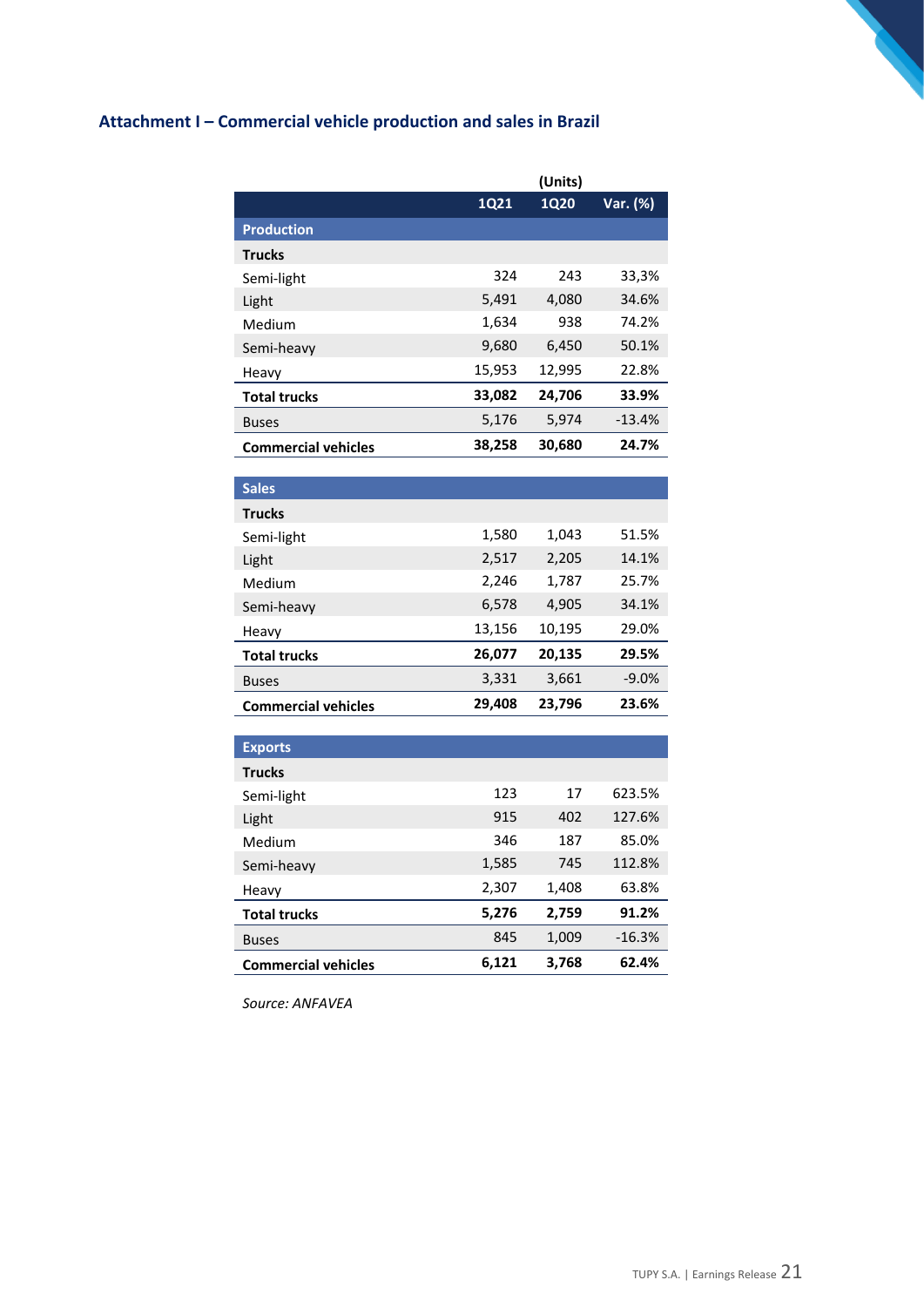# **Attachment II – Production and sales of light and commercial vehicles in foreign markets**

|                                       | (Units)     |             |            |  |
|---------------------------------------|-------------|-------------|------------|--|
|                                       | <b>1Q21</b> | <b>1Q20</b> | Var. (%)   |  |
| <b>North America</b>                  |             |             |            |  |
| <b>Production</b>                     |             |             |            |  |
| Passenger cars                        | 752,203     | 1,033,884   | $-27.2%$   |  |
| Light commercial vehicles - Class 1-3 | 2,876,231   | 2,834,804   | 1.5%       |  |
| Heavy Duty - Class 8                  | 65,305      | 60,650      | 7.7%       |  |
| Medium & Heavy Duty <sup>1</sup>      | 98,790      | 113,554     | $-13.0%$   |  |
|                                       |             |             |            |  |
| <b>United States</b>                  |             |             |            |  |
| <b>Sales</b>                          |             |             |            |  |
| Passenger cars                        | 886,724     | 922,853     | $-3.9%$    |  |
| Light commercial vehicles - Class 1-3 | 3,037,022   | 2,589,931   | 17.3%      |  |
| % Light commercial vehicles           | 77.4%       | 73.7%       | $+3.7p.p.$ |  |
| Light Duty - Class 4-5                | 32,850      | 30,047      | 9.3%       |  |
| Medium Duty - Class 6-7               | 29,792      | 25,946      | 14.8%      |  |
| Heavy Duty - Class 8                  | 54,255      | 47,616      | 13.9%      |  |
| Medium & Heavy Duty <sup>1</sup>      | 116,897     | 103,609     | 12.8%      |  |
|                                       |             |             |            |  |
| <b>Europe</b>                         |             |             |            |  |
| <b>Sales</b>                          |             |             |            |  |
| Passenger cars                        | 2,560,330   | 2,480,186   | 3.2%       |  |

*Source: Automotive News; Bloomberg; ACEA*